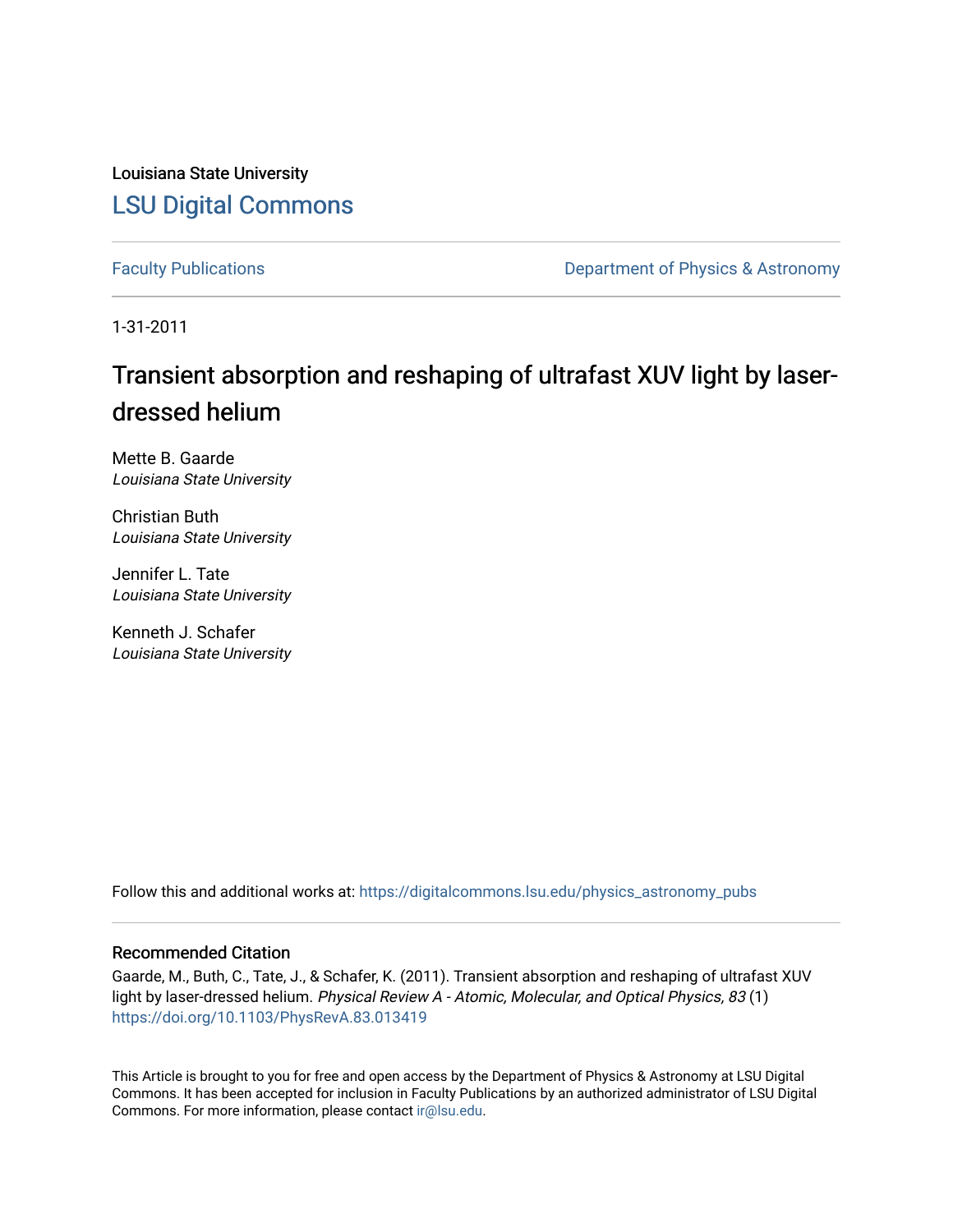

# CHORUS

This is the accepted manuscript made available via CHORUS. The article has been published as:

# Transient absorption and reshaping of ultrafast XUV light by laser-dressed helium

Mette B. Gaarde, Christian Buth, Jennifer L. Tate, and Kenneth J. Schafer Phys. Rev. A **83**, 013419 — Published 31 January 2011 DOI: [10.1103/PhysRevA.83.013419](http://dx.doi.org/10.1103/PhysRevA.83.013419)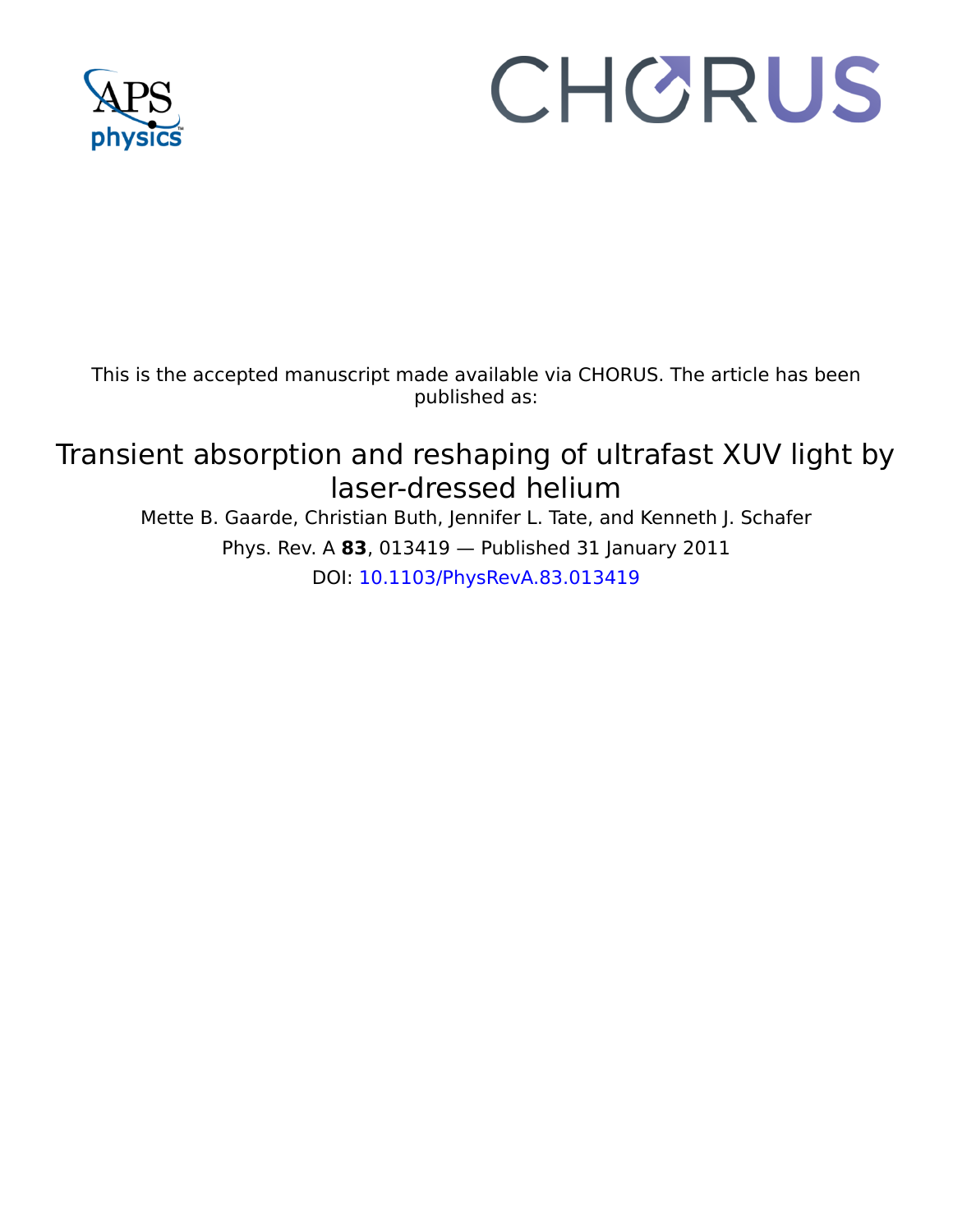# Transient absorption and reshaping of ultrafast xuv light by laser-dressed helium

Mette B. Gaarde<sup>1,2</sup>,\* Christian Buth<sup>3,2,1</sup>,<sup>[†](#page-2-1)</sup> Jennifer L. Tate<sup>1</sup>, and Kenneth J. Schafer<sup>1,2</sup>

 $1$ Department of Physics and Astronomy, Louisiana State University, Baton Rouge, Louisiana 70803, USA

SLAC National Accelerator Laboratory, Menlo Park, California 94025, USA and

 $3$ Max-Planck-Institut für Kernphysik, Saupfercheckweg 1, 69117 Heidelberg, Germany

We present a theoretical study of transient absorption and reshaping of extreme ultraviolet (xuv) pulses by helium atoms dressed with a moderately strong infrared (ir) laser field. We formulate the atomic response using both the frequency-dependent absorption cross section and a time-frequency approach based on the time-dependent dipole induced by the light fields. The latter approach can be used in cases when an ultrafast dressing pulse induces transient effects, and/or when the atom exchanges energy with multiple frequency components of the xuv field. We first characterize the dressed atom response by calculating the frequency-dependent absorption cross section for xuv energies between 20 and 24 eV for several dressing wavelengths between 400 and 2000 nm and intensities up to  $10^{12}$  W/cm<sup>2</sup>. We find that for dressing wavelengths near 1600 nm, there is an Autler-Townes splitting of the  $1s \rightarrow 2p$  transition that can potentially lead to transparency for absorption of xuv light tuned to this transition. We study the effect of this xuv transparency in a macroscopic helium gas by incorporating the time-frequency approach into a solution of the coupled Maxwell-Schrödinger equations. We find rich temporal reshaping dynamics when a 61 fs xuv pulse resonant with the  $1s \rightarrow 2p$  transition propagates through a helium gas dressed by an 11 fs, 1600 nm laser pulse.

PACS numbers: 32.80.Fb, 32.80.Qk, 32.80.Rm, 42.50.Hz

#### I. INTRODUCTION

c-Townes splitting of the 1s  $\rightarrow$  2p transition that can potentially<br>tion of xuv light tuned to this transition. We study the effect of the<br>secopic helium gas by incorporating the time-frequency approach into<br>ell-Schrödi decreased atom response by calculating the frequency dependent above<br>yields the stress between 20 and 24 eV for several dressing wavelengths between 400 and 2000 nm and<br>hencelise in to 10<sup>12</sup> Work first during from the de The advent of ultrafast xuv and even x-ray light sources that can be synchronized to optical or IR laser pulses has given rise to several recent studies of the transient absorption of such radiation by laser-dressed atoms, both experimental [1–5] and theoretical [6–8]. For example, many of the experiments done in attosecond physics involve the transient absorption of attosecond xuv radiation by atoms interacting with an ir laser field. This is because the strong-field process of high harmonic generation (hhg), which is used to produce the attosecond xuv radiation as either single pulses or trains of pulses, results in the xuv field being precisely synchronized with the driving  $IR$  field  $[1, 9]$ . It is then possible to perform experiments using the xuv field and a replica of the original ir field with attosecond precision [\[10\]](#page-13-5). Glover et al. also showed that it is possible to overlap pulses of synchrotron-produced soft x-ray radiation with an 800 nm dressing laser in a study of laser-induced transparency in neon [2].

In this paper we explore how an ultrafast xuv pulse interacts with a simple atom, helium, in the presence of a moderately strong ir field which may be either shorter or longer in duration than the xuv pulse. We have as our goal formulating theoretical methods that can be used to calculate the absorption and emission of xuv radiation by strongly dressed atoms even when the xuv pulses are

on the femtosecond time scale, and may include multiple frequencies in a comb. In addition we want to be able to study the transient absorption and reshaping of radiation as it propagates through a macroscopic amount of gas. We will restrict ourselves in this study to cases where the ir laser dresses the atom without appreciably exciting it, leaving higher IR intensities for a future paper. We will also restrict ourselves to xuv wavelengths and intensities where single excitations below the first ionization threshold at 24.6 eV dominate the xuv absorption. Even given these restrictions, the IR laser has a substantial impact on the Rydberg and continuum states of the atom and, in this way, enables profound control over resonant xuv absorption [7, 11–14].

In the calculations we present we will consider the simplest case, where there are just two radiation fields, one which dresses the atom and one which is absorbed and possibly reshaped. The fundamental problem of a twocolor field like this has been studied before in the context of x-ray absorption by neon  $[2, 7, 15-17]$ , argon  $[18]$ , and krypton [19] atoms. Specifically, the examination of laser-dressed atoms led to the discovery of electromag-netically induced transparency (EIT) for x-rays [\[7](#page-13-7)], better characterized as Autler-Townes splitting [12] because the transparency is not predominantly caused by destructive interference. There have also been several studies of helium in the context of the two-color problem we are discussing. It was investigated with an optical laser and the xuv free electron laser in Hamburg [\[20](#page-14-2)[–22\]](#page-14-3), and the impact of laser-dressing helium on the production of xuv radiation via high harmonic generation (hhg) was studied theoretically in [\[23\]](#page-14-4).

We begin by characterizing the single atom response

<sup>&</sup>lt;sup>2</sup>The PULSE Institute for Ultrafast Energy Science,

<span id="page-2-0"></span><sup>∗</sup>Electronic address: [gaarde@phys.lsu.edu](mailto:gaarde@phys.lsu.edu)

<span id="page-2-1"></span><sup>†</sup>Electronic address: [christian.buth@web.de](mailto:christian.buth@web.de)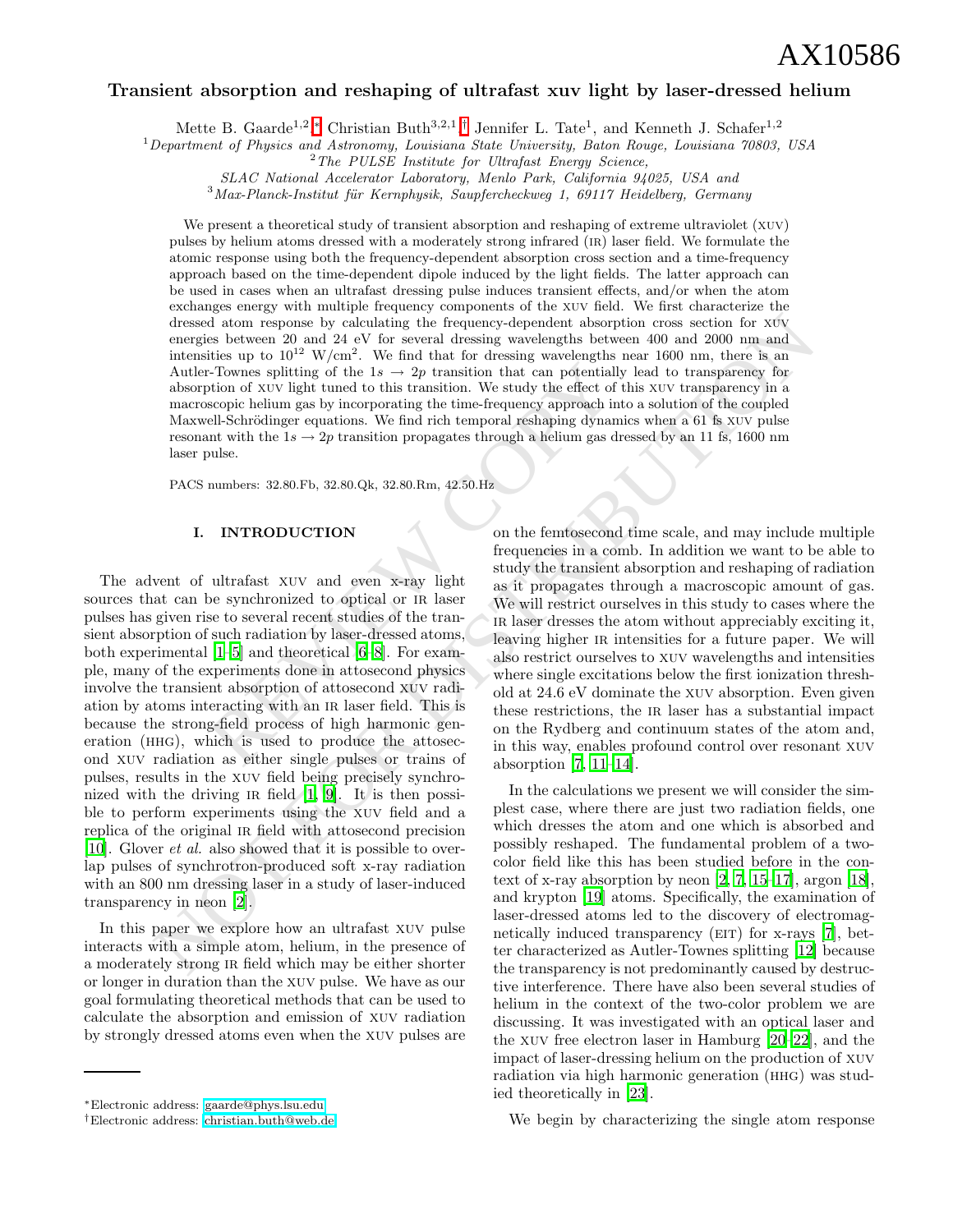in terms of the cross section for absorption of xuv radiation of frequency  $\omega_X$ . First we calculate the linear, frequency-dependent xuv absorption cross section using a Floquet-like method (non-Hermitian perturbation the- $\alpha$  – NHPT) that treats the XUV field as a monochromatic source. This method has been extensively tested in the context of x-ray absorption on the  $1s \rightarrow 3p$  resonance of laser-dressed neon, alluded to above [\[7](#page-13-7), [19](#page-14-1)]. Next, we outline a method using direct integration of the timedependent Schrödinger equation (TDSE) which achieves essentially the same goal using pulses of finite duration. The cross section is extracted by projecting out the initial state from the final state wave function. The two methods, NHPT and the TDSE-projection method, are shown to agree when the xuv pulse bandwidth is very small. The TDSE-projection approach is, however, potentially more flexible in dealing with situations where the dressing laser couples many states of the atom. We find that the TDSE-projection method can be used with a reasonable amount of effort to study laser-dressed absorption over a wide range of xuv frequencies and dressing wavelengths. As an example of the usefulness of the method, we show representative results for several dressing wavelengths between 0.4 and 2.0  $\mu$ m.

We next extend the treatment of the xuv interaction to deal with cases where the atomic response varies as a function of time or frequency in a non-trivial way. This could for instance be because the ir dressing pulse is so short that non-adiabatic effects cause the cross section to vary substantially over the bandwidth of the pulse. Another interesting situation is when the IR pulse is so strong that multiphoton processes cause the atom to exchange energy with the light field over a large range of frequencies in many different orders of nonlinearity, so that it is no longer practical to (artificially) separate the linear/non-linear absorption from the driven linear/nonlinear emission. We therefore develop a time-frequency approach to the atomic response, based on the timedependent energy exchange between the atom and the light fields. Our method is similar in spirit to the treatment provided by for instance Tannor [\[24\]](#page-14-5) and Pollard and Mathies [\[25](#page-14-6)] with the important difference that we are not separating the atomic response into different linear and non-linear orders but keeping everything in one frequency dependent response function. We find that when we use long ( $\sim$ 30 fs) xuv pulses we get good agreement between linear absorption cross sections calculated using the time-frequency and the TDSE-projection cross section. Having obtained this good agreement over a range of frequencies and dressing laser intensities gives us confidence that we can calculate the full time-frequency response of the dressed atom.

Finally we show how this time-frequency approach is consistent with our solution of the coupled Maxwell wave equation (MWE) and the TDSE. This allows for a generalized, ab-initio description of linear and non-linear absorption, emission, and phase matching in a macroscopic medium. We apply this formalism to studying the propagation of an xuv pulse in a macroscopic helium gas dressed by a moderately intense 11 fs, 1600 nm laser pulse. We find that the xuv pulse, which is resonant with the  $1s \rightarrow 2p$  transition in the undressed atom, undergoes rich temporal absorption and reshaping dynamics.

The paper is structured as follows. In Sec. [II,](#page-3-0) we first discuss the three formalisms for calculating absorption cross sections of laser-dressed atoms. In Sec. [III](#page-6-0) we present our framework for the macroscopic calculations. Then we use the methods to study laser-dressed helium; computational details are given in Sec. [IV](#page-7-0) and results are presented in Sec. [V.](#page-8-0) We end the paper with a brief conclusion in Sec. [VI.](#page-12-0)

#### II. SINGLE ATOM RESPONSE

<span id="page-3-0"></span>This section contains three derivations of the onephoton absorption cross section for xuv light interacting with an atom in the presence of a long wavelength dressing field. All three formalisms are based on the single active electron (sae) approximation, and in all cases we use linearly polarized fields where the IR and XUV polarization vectors are parallel. We use atomic units through-out this section [\[26\]](#page-14-7).

# A. Non-Hermitian Rayleigh-Schrödinger perturbation theory

<span id="page-3-2"></span>Our nhpt treatment of dressed xuv absorption is discussed in detail in references [\[18](#page-14-0), [19,](#page-14-1) [27\]](#page-14-8). Here we provide a brief account to highlight the essential steps in the derivation and to facilitate a discussion of the other two formalisms.

In the NHPT formalism, the one-photon XUV absorption cross section follows from

$$
\sigma = 2 \frac{\Gamma_{\rm I}}{J_{\rm X}} \,, \tag{1}
$$

<span id="page-3-1"></span>where  $J_X$  is the constant XUV photon flux of a continuous wave XUV light source [\[19](#page-14-1)], and  $\Gamma_I$  is the transition rate from the initial state to Rydberg orbitals or the continuum. The factor of 2 accounts for the number of electrons in the atomic orbital which is used as the initial state  $|I\rangle$ .

To determine  $\Gamma_I$  with NHPT the full Hamiltonian of an atom in two-color light  $\hat{H} = \hat{H}_0 + \hat{H}_1$  is decomposed into a strongly interacting part  $\hat{H}_0 = \hat{H}_{\text{AT}} + \hat{H}_{\text{EM,L}} + \hat{H}_{\text{I,L}} +$  $\hat{H}_{\text{EM,X}}$  that contains the atomic electronic structure  $\hat{H}_{\text{AT}}$ in Hartree-Fock-Slater approximation [\[28](#page-14-9), [29](#page-14-10)]. The interaction with light is expressed in terms of nonrelativistic quantum electrodynamics [\[18,](#page-14-0) [19,](#page-14-1) [27\]](#page-14-8); the free IR laser and XUV fields are  $H_{EM,L}$  and  $H_{EM,X}$ , respectively, and the interaction of the atomic electrons with the laser field is  $\hat{H}_{\text{I},\text{L}}$ . The weak interaction with the xuv light is represented by  $\hat{H}_1 = \hat{H}_{\text{I},\text{X}}$  [\[19](#page-14-1)].

Next we represent  $\hat{H}_0$  in a complex-symmetric direct product basis of electronic states—without the initial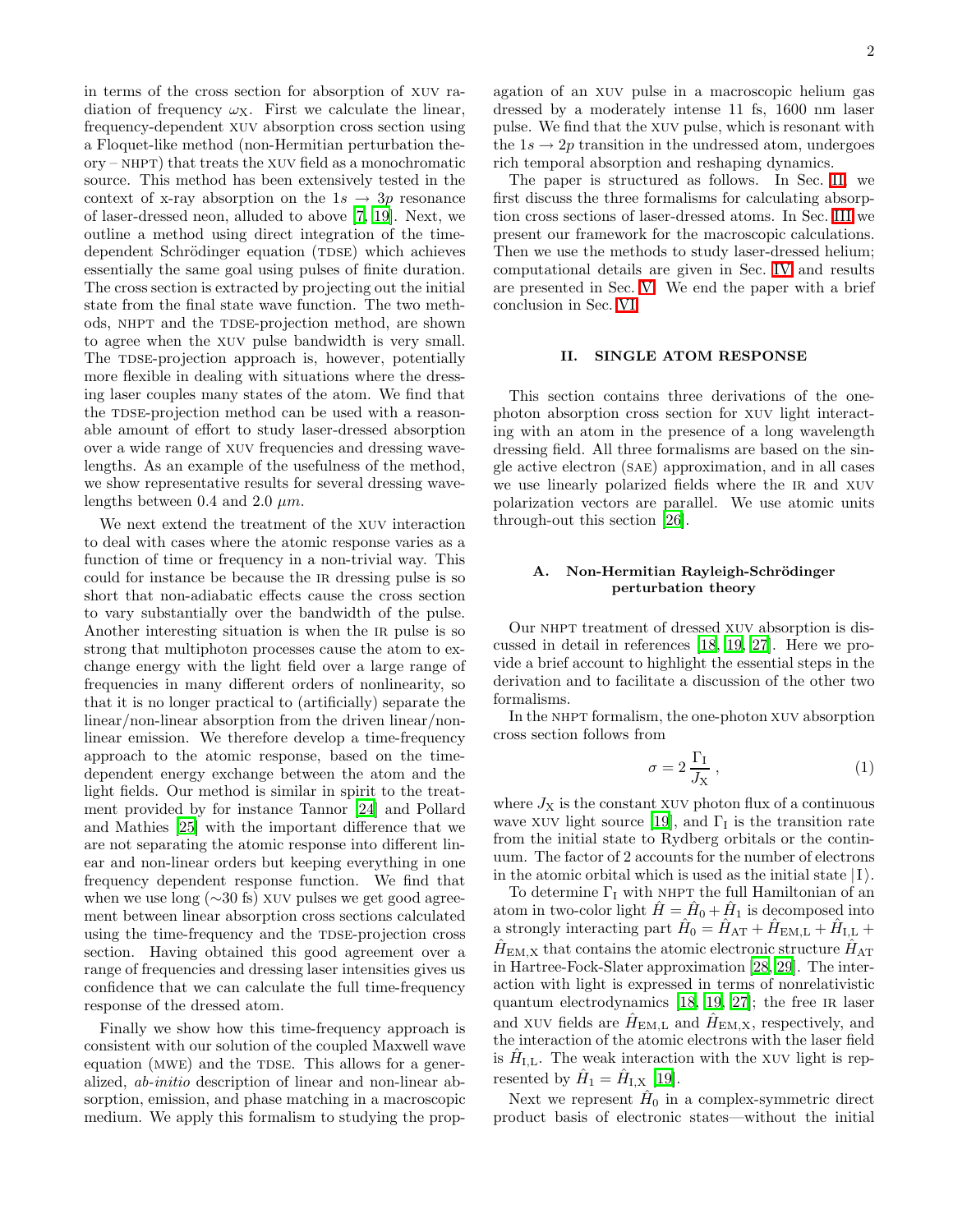state  $|I\rangle$ —and photonic number states. In doing so, we assume that the initial state and its energy  $E_I$  are not noticeably influenced by the laser dressing. The matrix representation of  $\hat{H}_0$ ,

$$
\mathbf{H}_0^{(m)} \vec{c}_F^{(m)} = E_F^{(m)} \vec{c}_F^{(m)}, \qquad (2)
$$

<span id="page-4-0"></span>is diagonalized, yielding eigenvectors  $\vec{c}_F^{(m)}$  which represent the expansion coefficients of new laser-dressed states  $|F^{(m)}\rangle$  for eigenvalues  $E_F^{(m)}$  $\int_F^{(m)}$  [\[19\]](#page-14-1). Here, m is the magnetic quantum number that is conserved for linearly polarized light.

When the Hamiltonian  $\hat{H}_0$  is represented in the new basis of laser-dressed states [Eq. [\(2\)](#page-4-0)], the excitation or ionization of a ground-state electron of an atom due to xuv photoabsorption is described as a resonance in the spectrum of the non-Hermitian, complexsymmetric representation of the Hamiltonian in the basis  $\{|1\rangle, |F^{(m)}\rangle | \forall F, m\}$  [\[30](#page-14-11)[–32](#page-14-12)]. The complex energy of the resonance state that  $|I\rangle$  becomes due to the coupling to excited states and the continuum via xuv light is usually refered to as the Siegert energy [\[30,](#page-14-11) [33\]](#page-14-13) and satisfies

$$
E_{\rm res} = E_{\rm R} - i \Gamma_{\rm I} / 2 \,. \tag{3}
$$

<span id="page-4-1"></span>The real part of the resonance energy is  $E_{\rm R}$ , and  $\Gamma_{\rm I}$ stands for the transition rate from the ground state to a laser-dressed Rydberg orbital or the laser-dressed continuum [Eq. [\(2\)](#page-4-0)] via photoabsorption. We determine the Siegert energy  $|Eq. (3)|$  $|Eq. (3)|$  $|Eq. (3)|$  of the initial state  $|I\rangle$  in second-order non-Hermitian perturbation theory. The total transition rate out of  $|I\rangle$  is given by

$$
\Gamma_{\rm I} = 2 \operatorname{Im} \left[ \sum_{m,F} \frac{\langle \mathbf{I} | \hat{H}_1 | F^{(m)} \rangle \langle F^{(m)} | \hat{H}_1 | \mathbf{I} \rangle}{E_F^{(m)} - E_{\rm I}} \right] \tag{4}
$$

<span id="page-4-2"></span>and the absorption cross section is finally obtained from Eqs.  $(4)$  and  $(1)$  as:

$$
\sigma(\omega_X) = 8\pi \,\alpha \,\omega_X \,\operatorname{Im} \left[ \sum_{m,F} \frac{(\mathcal{D}_F^{(m)})^2}{E_F^{(m)} - E_I - \omega_X} \right]. \tag{5}
$$

Here  $\alpha$  denotes the fine-structure constant and  $\mathcal{D}_F^{(m)}$  $\int_F^{(m)}$  is a complex-scaled transition dipole matrix element between the initial state  $|I\rangle$  and the Fth laser-dressed atomic state with projection quantum number  $m$  [\[19\]](#page-14-1).

#### B. Projection treatment of xuv absorption

<span id="page-4-6"></span>As an alternative to the treatment above, we can obtain the linear absorption cross section by a direct so-lution of the TDSE in the SAE approximation [\[34\]](#page-14-14). The cross section is extracted by projecting the final state wave function obtained at the end of a finite pulse onto the initial wave function. As such, we avoid calculating the dressed states directly, making explicit use of only the laser-free initial and final states.

To simplify the treatment of finite duration pulses when using the projection method, we replace the quantum electrodynamic treatment of xuv radiation in Sec. [II A,](#page-3-2) by a semiclassical description of light [\[35](#page-14-15)]. We begin by choosing the vector potential of the xuv light of carrier frequency  $\omega_X$  to be

$$
\vec{\mathcal{A}}_{\mathbf{X}}(t) = -\frac{\mathcal{E}_{\mathbf{X}}(t)}{\omega_{\mathbf{X}}} \sin(\omega_{\mathbf{X}} t) \, \vec{e}_{\mathbf{x}} \,. \tag{6}
$$

<span id="page-4-3"></span>The electric field of the xuv light field is then given by derivative with respect to time,  $\vec{\mathcal{E}}_{\mathbf{X}}(t) = -\partial \vec{\mathcal{A}}_{\mathbf{X}}(t)/\partial t$ :

$$
\vec{\mathcal{E}}_{\mathbf{X}}(t) = \left[ \mathcal{E}_{\mathbf{X}}(t) \, \cos(\omega_{\mathbf{X}} \, t) + \frac{1}{\omega_{\mathbf{X}}} \frac{\partial \mathcal{E}_{\mathbf{X}}(t)}{\partial t} \sin(\omega_{\mathbf{X}} \, t) \right] \vec{e}_{\mathbf{x}} \tag{7}
$$

<span id="page-4-4"></span>Here,  $\mathcal{E}_X(t) = \sqrt{8\pi\alpha I_X(t)}$  is the envelope of the xuv pulse and  $I_X(t)$  is its cycle-averaged intensity. Our specification of the vector potential in Eq. [6](#page-4-3) ensures that the integrated electric field and the vector potential at the end of the pulse,  $\mathcal{A}(t_f)$ , are zero when  $\mathcal{E}_X(t)$  is zero at the initial and final times. It leads to the second term on the right hand side of Eq. [7](#page-4-4) which is a small correction of order  $\Delta\omega_X/\omega_X$  near the center of the pulse, for pulses with a bandwidth of  $\Delta \omega_X$ . By ensuring that  $\mathcal{A}(t_f) = 0$ we obtain results which are independent of the electromagnetic gauge.

For a Gaussian envelope pulse with a full width at half maximum (FWHM) duration of  $\tau_X$ , the bandwidth of the pulse is given by  $\Delta \omega_X = 4 \ln 2/\tau_X$ . In our calculations, we first specify  $\Delta \omega_X$  and this dictates the value of  $\tau_X$ . The Gaussian envelope is then approximated by a trigonometric pulse [\[36](#page-14-16)]:

$$
I_{\rm X}(t) = I_{\rm X,0} \cos^{2n} \left( \frac{\pi t}{T_n} \right) \theta \left( \frac{T_n}{2} - |t| \right) \equiv I_{\rm X,0} \, g_n(t) \;, \; (8)
$$

<span id="page-4-5"></span>with an integer  $n > 0$  and the Heaviside  $\theta$  function [\[37\]](#page-14-17). The total pulse duration is defined as

$$
T_n = \frac{\pi \,\tau_X}{2\arccos 2^{-\frac{1}{2n}}},\tag{9}
$$

<span id="page-4-7"></span>The envelope [\(8\)](#page-4-5) converges rapidly to a Gaussian function in the limit  $\lim_{n \to \infty} g_n(t) \to \exp\left(-4 \ln 2(\frac{t}{\tau_X})^2\right)$ . Using the approximative function [\(8\)](#page-4-5) instead of a true Gaussian function has the advantage that it goes to zero on a finite support, which allows us to satisfy the requirement  $\mathcal{A}(t_f) = 0$  exactly.

In the TDSE-projection formalism we also need to dress the atom with a laser field with frequency  $\omega_L$ . We do this by using a laser field of the form

$$
\vec{\mathcal{E}}_{\mathcal{L}}(t) = \mathcal{E}_{\mathcal{L}}(t) \, \vec{e}_{\mathcal{L}} \, \sin(\omega_{\mathcal{L}} t) \,. \tag{10}
$$

The envelope function  $\mathcal{E}_{L}(t)$  is now a trapezoidal pulse with a linear ramp of one optical cycle at each end and a flat section that completely spans over the xuv pulse. The pulse contains an integer number of laser cycles, so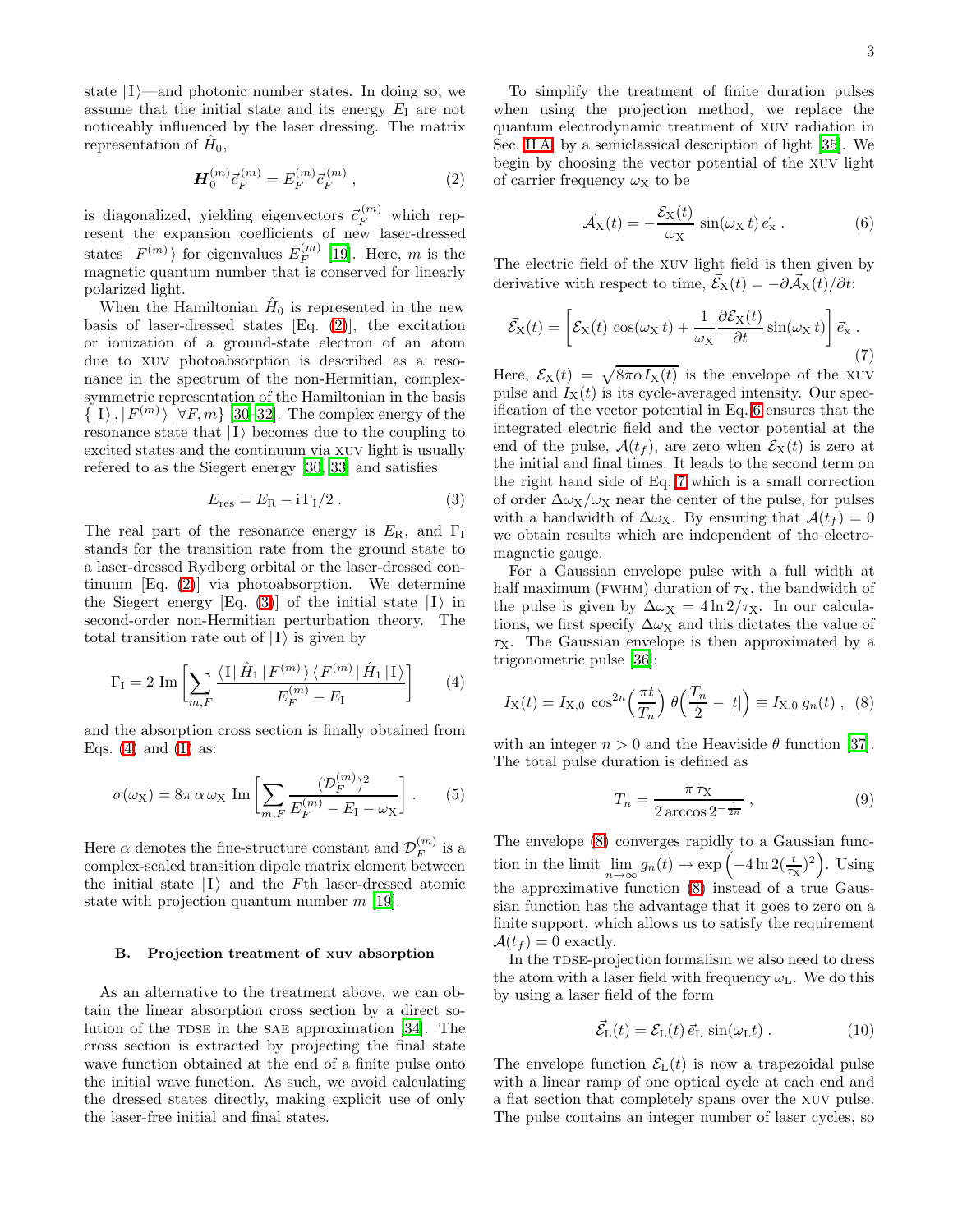we again obtain zero vector potential at the end of the dressing pulse. We assume this field is too weak to excite or ionize the atom on its own, an assumption that we can explicitly check by running the calculation once without the xuv field.

To calculate the cross section for absorption we begin with the atom in its ground state  $|\psi_I\rangle$  at time  $t_0$  and use the grid-based methods of reference [\[34\]](#page-14-14) to propagate the wave function forward in time until the end of the combined xuv and dressing pulse at time  $t_f$ . At this time we calculate the probability that the atom has remained in its ground state  $P_I(t_f)$  by projecting the final wave packet  $|\psi(t_f)\rangle$  onto the initial wave packet:

$$
P_I(t_f) = |\langle \psi_I | \psi(t_f) \rangle|^2.
$$
 (11)

Given  $P_1(\infty) = P_1(t_f)$  from the TDSE calculation, we obtain the probability that the atom is excited or ionized from  $1 - P_1(t_f)$ . Because we are dealing with a one-photon absorption process where we assume the intensity is well below saturation, a linear relation between xuv absorption rate and xuv photon flux holds:  $\Gamma(t) = \sigma(\omega_X) J_X(\omega_X, t)$ . We use this assumption to transform the probability to absorb an xuv photon into an expression for the cross section:

$$
2[1 - P_1(\infty)] = \sigma(\omega_X) \int_{-\infty}^{\infty} J_X(\omega_X, t) dt . \qquad (12)
$$

<span id="page-5-0"></span>This is equivalent to the steady state expression in Eq. [\(1\)](#page-3-1): The factor 2 again stems from the two electrons in the spatial orbital I which contribute equally.

The underlying assumption in Eq. [\(12\)](#page-5-0) is that we can calculate the absorption cross section  $\sigma(\omega_X)$  for a small range of frequencies  $\Delta \omega_X$  around  $\omega_X$  by calculating the response of the atom to a pulse of bandwidth  $\Delta\omega_X$ . For Eq. [\(12\)](#page-5-0) to be meaningful, the cross section needs to be approximately constant over the bandwidth  $\omega_X$  of the pulse. For a low-bandwidth pulse, we can further use the relation  $I_X(t) \approx \omega_X J_X(\omega_X, t)$  between photon flux and intensity. Then, the time-integral on the left-hand side can be solved analytically for the pulse shape [\(7\)](#page-4-4). In this way, we find the xuv absorption cross sections  $\sigma(\omega_X)$ from Eq. [\(12\)](#page-5-0) by dividing the probability to excite an atom out of the ground state  $1 - P_I(t_f)$  by the integral over the xuv flux.

As we stated in the introduction, though we expect that the two methods for calculating the frequencydependent absorption cross section should agree, the TDSE projection approach is potentially more flexible in dealing with situations where the dressing laser couples many states of the atom which forces the Hamiltonian matrix in Eq. [2](#page-4-0) to be very large.

## C. Time-frequency treatment of ultrafast xuv absorption

<span id="page-5-3"></span>In this section we extend the treatment of the xuv interaction to deal with cases where the atomic response varies as a function of time or frequency in a non-trivial way. This could be because the dressing IR pulse is substantially shorter than the xuv pulse, or when nonlinear interactions would cause the atom to exchange energy with multiple xuv frequency components in different non-linear orders.

We start by deriving a frequency-dependent response function  $S(\omega)$  from the time-dependent energy exchange between the atom and the light field.  $S(\omega)$  is defined so that when integrated over all frequencies, it yields the total excitation probability. This includes excitation to continuum states, i.e., ionization. We can then express the total energy gained by the atom from the light fields,  $\Delta E$ , as the sum over the frequency dependent excitation probability  $S(\omega)$  times the photon energy:

$$
\Delta E = \int_{-\infty}^{\infty} \omega \, \widetilde{S}(\omega) \, d\omega. \tag{13}
$$

To calculate the response function we use that the total atomic energy gain can also be expressed as a sum over the rate at which energy is gained:

$$
\Delta E = \int_{-\infty}^{\infty} \omega \, \widetilde{S}(\omega) \, d\omega = \int_{-\infty}^{\infty} \frac{dE}{dt} \, dt. \tag{14}
$$

<span id="page-5-1"></span>We calculate this rate directly from our one electron Hamiltonian,  $H = H_A + \mathcal{E}(t) z$ , as:

$$
\frac{dE}{dt} = \frac{d}{dt}\langle\psi|H|\psi\rangle = \langle\psi|\frac{\partial H}{\partial t}|\psi\rangle = \langle z\rangle\frac{\partial \mathcal{E}}{\partial t}.\tag{15}
$$

We note that  $\mathcal{E}(t)$  is the full electric field consisting of the sum of the dressing laser and the xuv fields. This means that we are simultaneously treating the exchange of energy between the atom and all frequencies of the light field. In the following we will denote  $\langle z \rangle(t)$  by  $z(t)$ . The time-dependent dipole moment is related to  $z(t)$  by  $d(t) = -z(t)$  for a single electron. We now calculate  $\Delta E$ :

$$
\Delta E = \int_{-\infty}^{\infty} z(t) \frac{\partial \mathcal{E}}{\partial t} dt
$$
 (16)

$$
= -\int_0^\infty \omega \, 2 \, \text{Im} \Big\{ \tilde{z}(\omega) \widetilde{\mathcal{E}}^*(\omega) \Big\} \, d\omega \,. \tag{17}
$$

In this derivation we have used that both  $z(t)$  and  $\mathcal{E}(t)$ are real functions of time so that  $\tilde{z}(-\omega) = \tilde{z}^*(\omega)$  and  $\widetilde{\mathcal{E}}(-\omega) = \widetilde{\mathcal{E}}^*(\omega)$ . Using Eq. [\(14\)](#page-5-1) we then have an expression for the response function:

$$
\widetilde{S}_+(\omega) = -2\operatorname{Im}\left\{\widetilde{z}(\omega)\widetilde{\mathcal{E}}^*(\omega)\right\} \qquad \omega > 0,\qquad(18)
$$

<span id="page-5-2"></span>where the + subscript on  $\widetilde{S}_+(\omega)$  explicitly indicates that we are only integrating over positive frequencies.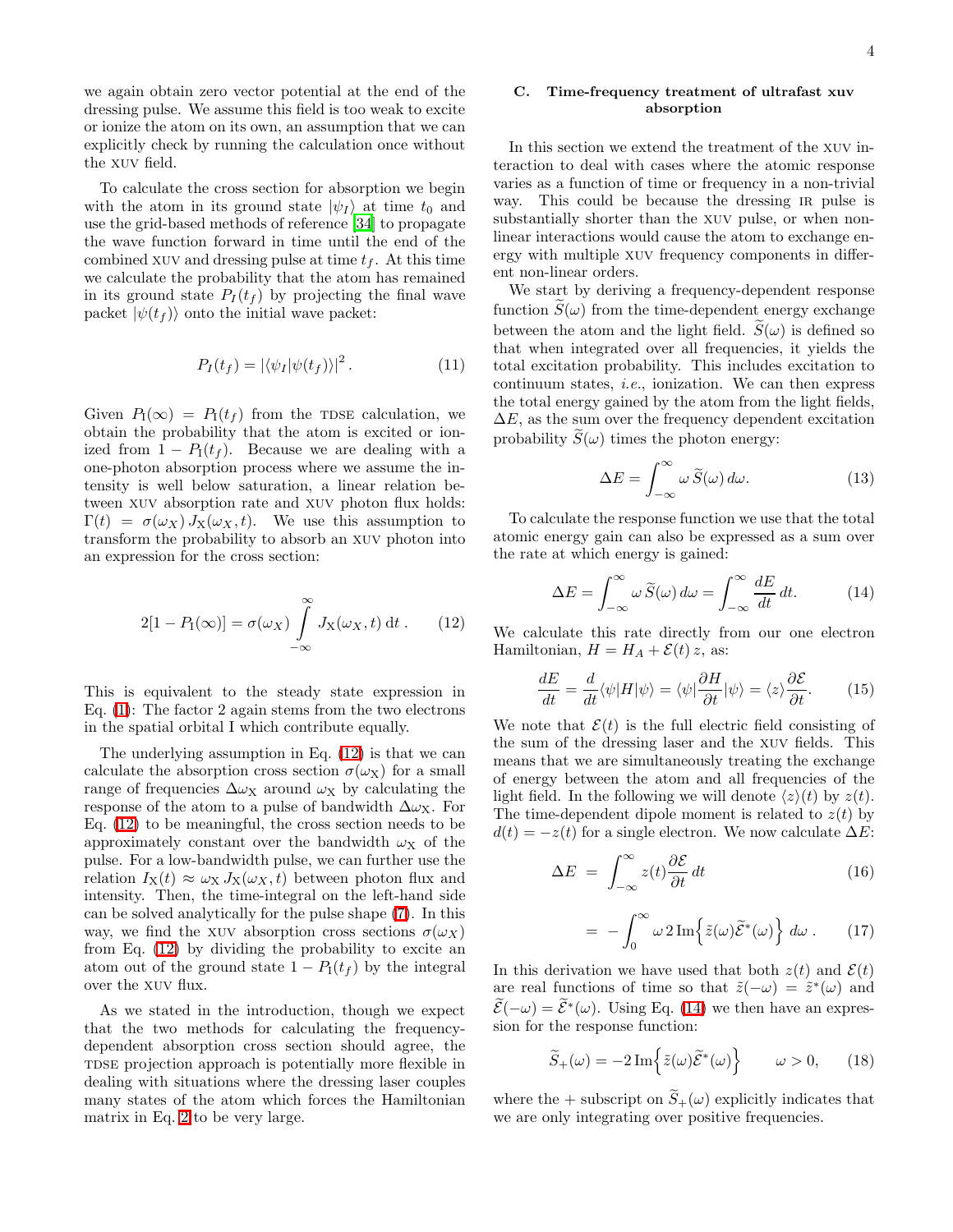We calculate the dipole spectrum in the SAE approximation  $\tilde{d}_{SAE}(\omega)$  via the time-dependent acceleration  $a(t)$ :

$$
a(t) = \frac{d^2z}{dt^2} = -\langle \psi(t) | [H, [H, z]] | \psi(t) \rangle, \qquad (19)
$$

<span id="page-6-2"></span>The dipole spectrum is then given by  $\tilde{d}_{SAE}(\omega)$  =  $\tilde{a}(\omega)/\omega^2$ , where  $\tilde{a}(\omega)$  denotes the Fourier transform of  $a(t)$ . The full (two-electron) dipole moment is  $\tilde{d}(\omega)$  =  $2 \tilde{d}_{SAE}(\omega).$ 

In the weak-IR limit where it is meaningful to talk about an absorption cross section, we can write the frequency-dependent energy exchange function  $\omega S(\omega)$  by means of a generalized cross section  $\tilde{\sigma}(\omega)$  and the spectral energy density of the electric field,  $\omega \tilde{J}(\omega)$ . The spectral flux  $\tilde{J}(\omega)$  is defined as [\[53](#page-14-18)]:

$$
\widetilde{J}(\omega) = \frac{1}{4\pi\alpha\omega} \left| \widetilde{\mathcal{E}}(\omega) \right|^2, \tag{20}
$$

This means that once we calculate the response function  $S(\omega)$ , the generalized cross section is given by:

$$
\tilde{\sigma}(\omega) = \frac{4\pi\alpha\omega \,\tilde{S}(\omega)}{|\tilde{\mathcal{E}}(\omega)|^2}.\tag{21}
$$

Inserting the response function from Eq. [\(18\)](#page-5-2) we obtain the cross section, now defined for both positive and negative frequency components:

$$
\sigma(\omega) = 8\pi\alpha\omega \operatorname{Im}\left\{\frac{\tilde{d}_{SAE}(\omega)}{\tilde{\mathcal{E}}(\omega)}\right\}.
$$
 (22)

<span id="page-6-1"></span>This equation is the generalized, time-frequency, multimode equivalent of Eq. [\(1\)](#page-3-1) which was derived for the steady-state case.

To calculate the generalized cross section in Eq. [\(22\)](#page-6-1), and the macroscopic polarization field described in the following sub-section, we multiply the time-dependent acceleration in Eq. [\(19\)](#page-6-2) with a window function  $W(t)$ ,  $a_W(t) = a(t)W(t)$  and calculate  $\tilde{d}_{SAE}(\omega)$  from the Fourier transform of  $a_W(t)$ . In Eq. [\(22\)](#page-6-1) we also calculate  $\widetilde{\mathcal{E}}(\omega)$  from  $W(t)\mathcal{E}(t)$  for normalization purposes. The window function on the time-dependent acceleration is necessary in particular in those cases where the xuv light is resonant with an atomic transition. The xuv light then induces a strong coherence between the ground state and the excited state which in the numerical calculation will go on "ringing" until long after the xuv pulse is over. This ringing does not correspond to stimulated emission or absorption of xuv radiation. The window function we use is a trigonometric function as given in Eq. [\(8\)](#page-4-5) and is in general chosen to have the same fwhm duration as the longer of the ir and xuv pulses. The choice of window function has some influence on the value of the cross section for the un-dressed atom around the field-free resonances. When the atom is laser-dressed so that the xuv light is no longer absorbed as strongly, the ringing is strongly suppressed by the laser field and the influence of the window function is very small.

It is interesting to note here that for intense or fewcycle ir fields, and/or for multi-mode xuv fields, the sign of the response function  $S_+(\omega)$  (and therefore the sign of the generalized cross section) for a particular frequency  $\omega$  in Eq. [\(18\)](#page-5-2) can be positive or negative. When  $\widetilde{S}_+(\omega)$ is positive the atom will predominantly absorb light of that frequency, and when  $S_+(\omega)$  is negative the atom will predominantly emit light of that frequency. This makes the response function a powerful tool for studying the dynamics of the light-atom energy exchange, in particular in combination with a sliding time-window on the timedependent acceleration. This would in principle allow for the time-resolution of when different frequencies are absorbed or emitted during a dynamical process. We will discuss a simple application of this in connection with the macroscopic reshaping of an xuv pulse presented in the Results section.

# <span id="page-6-0"></span>III. MACROSCOPIC RESPONSE, INCLUDING ABSORPTION

As we will show at the end of this section, the relationship derived in the previous section, between the dipole spectrum driven by an arbitrary pulse and the absorption cross section for the frequencies contained in that pulse, is consistent with our general framework for the interaction between an ultrafast, multi-color pulse and a macroscopic medium. This framework consists of the coupled solutions of the MWE and the TDSE for all frequencies  $\omega$  of the electric field  $E(\omega)$  of the multi-color pulse. We will express all quantities in SI units in this section. In a frame that moves at the speed of light, and in the slowly evolving wave approximation which works well even for few-femtosecond pulses [\[38](#page-14-19)], the mwe takes the following form:

$$
\nabla_{\perp}^{2} \tilde{\mathcal{E}}(\omega) + \frac{2i\omega}{c} \frac{\partial \tilde{\mathcal{E}}(\omega)}{\partial z} = -\frac{\omega^{2}}{\epsilon_{0}c^{2}} (\tilde{P}(\omega) + \tilde{P}_{ion}(\omega)). \tag{23}
$$

<span id="page-6-3"></span>The electric field  $\tilde{\mathcal{E}}(\omega)$  and the source terms  $\tilde{P}(\omega)$  and  $\tilde{P}_{ion}(\omega)$  are also functions of the cylindrical coordinates  $r$ and z. We solve this equation by space-marching through the helium gas, at each plane  $z$  in the propagation direction calculating the response terms  $\tilde{P}(\omega)$  and  $\tilde{P}_{ion}(\omega)$  via numerical integration of the TDSE, and then using them to propagate to the next plane in z. The macroscopic polarization field  $\tilde{P}(\omega)$  is calculated from two times the one-electron single atom dipole moment  $\tilde{d}_{SAE}(\omega)$ :

$$
\tilde{P}(\omega) = 2\rho \tilde{d}_{SAE}(\omega) = \frac{2\rho e}{\omega^2 \sqrt{2\pi}} \int_{-\infty}^{\infty} a(t)W(t)e^{i\omega t} dt,
$$
\n(24)

where  $\rho$  is the atomic density,  $a(t)$  is the time-dependent acceleration calculated as described in Sec. [II C.](#page-5-3) As the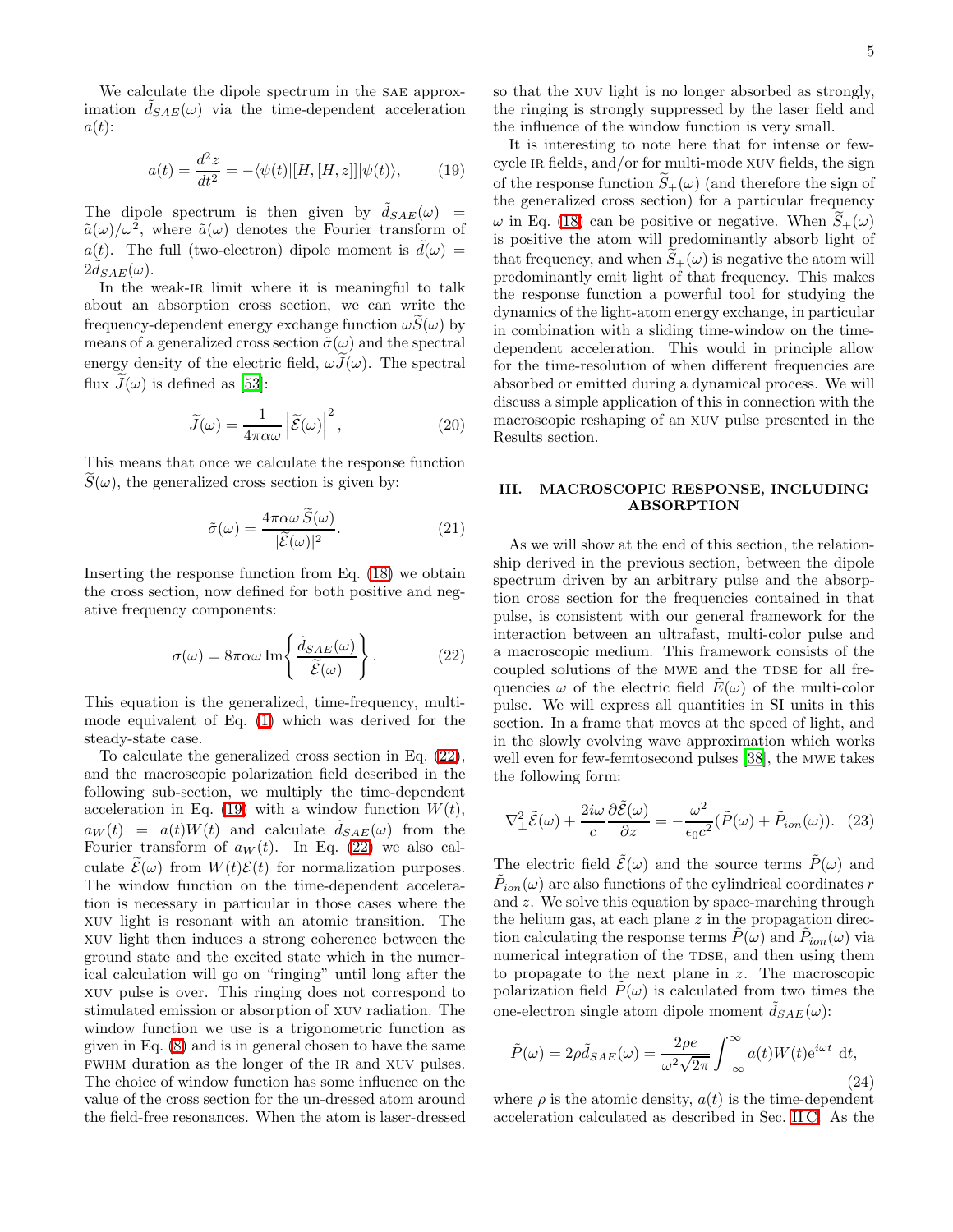driving field for the TDSE calculation we use the evolving electric field  $\mathcal{E}(t)$  at the plane z. This means that  $P(\omega)$  in general includes both the linear and nonlinear response of the atom to the multicolor field. The term  $\tilde{P}_{ion}(\omega)$  is due to the space- and time-dependent free-electron contribution to the refractive index and is also calculated within the SAE-TDSE, see [\[39](#page-14-20)]. This term is very small in the cases considered in this paper and we will ignore it hereafter.

By calculating the source terms in each z-plane and using them to propagate to the next z-plane, we are coupling both the linear and non-linear response generated in one step back into the full electric field so that it can contribute to the driving electric field in the next step. In much of the work described in the literature, see for instance [\[38](#page-14-19)[–42\]](#page-14-21), the non-linear response is separated from the linear response, and the propagation of the newly generated radiation (via nonlinear processes) is separated from the propagation of the driving field. Absorption and dispersion of different frequency components of the light fields are then added separately, typically using tabulated, frequency-dependent values. It has been shown in a number of papers that such an approach offers a very complete description of both the generation of new frequencies via nonlinear processes, and the macroscopic effects of phase matching and ionization-driven reshaping of the ultrafast propagating pulse [\[38](#page-14-19)[–42](#page-14-21)]. However, it cannot describe ultrafast or dynamical reshaping of the xuv pulses driven by for instance absorption, dispersion, or laser-induced transparency. More generally, processes that are due to the combined response to the strong dressing or driving laser field and the weaker xuv fields are not described in a self-consistent manner because the generated radiation is not included into the driving field.

In the following we will argue that the approach presented in this paper, which allows us to calculate the non-linear response of the dressed atom, also allows us to describe the absorption and dispersion of the ultrafast pulses in a self-consistent manner, to within the sae approximation. Let us first rewrite the macroscopic polarization field as:

$$
\tilde{P}(\omega) = \rho \tilde{d}(\omega) = \rho [\text{Re}(\frac{\tilde{d}(\omega)}{\tilde{\mathcal{E}}(\omega)}) + i \text{Im}(\frac{\tilde{d}(\omega)}{\tilde{\mathcal{E}}(\omega)})] \tilde{\mathcal{E}}(\omega) \quad (25)
$$

The last term on the right is proportional to the generalized cross section in Eq. [\(22\)](#page-6-1). By inserting this expression into the MWE in Eq. [\(23\)](#page-6-3) we get:

$$
\nabla_{\perp}^{2} \tilde{\mathcal{E}}(\omega) + 2i \frac{\partial \tilde{\mathcal{E}}(\omega)}{\partial z} = -\frac{\omega}{\epsilon_{0} c} \rho \text{Re}(\frac{\tilde{d}(\omega)}{\tilde{\mathcal{E}}(\omega)}) \tilde{\mathcal{E}}(\omega) - i \rho \tilde{\sigma}(\omega) \tilde{\mathcal{E}}(\omega). \tag{26}
$$

The second term on the right hand side clearly will lead to absorption at frequency  $\omega$  with absorption coefficient  $\rho\tilde{\sigma}(\omega)$  when  $\tilde{\sigma}(\omega)$  is positive, which is the case in the weak field limit when the atomic response is linear. In this linear case, the first term on the right hand side can likewise be interpreted as a generalized expression

for the dispersion experienced in the gas medium, with the frequency dependent correction to the refractive index given by  $\Delta \tilde{n}(\omega) = \frac{\rho}{2\epsilon_0} \text{Re}(\frac{\tilde{d}(\omega)}{\tilde{\varepsilon}(\omega)})$ . The strength of our time-dependent approach is that even when the driving field is strong enough to induce non-linear processes, we are able to treat all of the linear and non-linear processes within one time-dependent calculation, rather than artificially separating processes of different non-linearities and assigning them a frequency- and intensity-dependent weight.

#### IV. COMPUTATIONAL DETAILS

<span id="page-7-0"></span>Computations with the time-independent theory of Sec. [II A](#page-3-2) were carried out with the DREYD computer program from the FELLA suite  $[43]$ . The computational parameters are specified in analogy to Ref. [\[19\]](#page-14-1). However, in this work, we do not rely on the Hartree-Fock-Slater mean-field approximation [\[28,](#page-14-9) [29\]](#page-14-10) to describe the atomic electronic structure. Instead, we use a pseudopotential for helium, constructed from the ground state Hartree-Fock potential, calculated on a very fine radial grid by standard iterative methods  $[44]$ . We set the K edge of helium to the value of  $E_{1s} = -24.5786 \text{ eV}$ . Next, the radial Schrödinger equation is solved with the pseudopotential where the solution, the radial part of the atomic orbitals, is represented on a grid with a radius of  $60 a_0$  using 3001 finite-element functions. From its eigenfunctions we choose, for each orbital angular momentum  $l$ , the 100 functions which are lowest in energy to form atomic orbitals [\[19\]](#page-14-1). In doing so, we consider spherical harmonics with up to  $l = 7$  [\[37,](#page-14-17) [45\]](#page-14-24). Continuum electrons are treated with a smooth exterior complex scaling complex absorbing potential [\[46](#page-14-25)[–48\]](#page-14-26) which is parametrized with the complex scaling angle  $\theta = 0.13$  rad, a smoothness of the path of  $\lambda = 5 a_0^{-1}$ , and an exteriority of  $r_0 = 10 a_0$  [\[19\]](#page-14-1). There is only radiative decay of singly excited states of helium with comparatively long lifetimes to all other time scales in the problem; therefore, we set the linewidth of a  $K$  vacancy in helium to zero. Finally, we diagonalize the involved Floquet-type matrices to obtain the cross section. Without the laser field this is done exactly; when the laser is present we use 4000 Lanczos iterations [\[18](#page-14-0)].

Computations with the TDSE-projection method of Sec. IIB were carried out with a one-electron TDSE solver code which is based on the algorithms described in Ref. [\[34](#page-14-14)]. The same potential used above is transferred to a radial grid with spacing of  $0.2 a_0$  and used for the TDSE-projection and fully time-dependent computations (see below). The interpolation of the Hartree-Fock potential onto the coarse grid used for the TDSE propagation introduces a small error in the helium 1s ionization potential which we correct by slightly changing the potential at the first grid point [\[34\]](#page-14-14). The pulse shape is given by Eq. [\(7-](#page-4-4)[9\)](#page-4-7) with  $n = 6$ . This means that the total propagation time is  $4.67\tau_X$ . Typically we use a box of 200 au in size, with a 50 au absorbing boundary at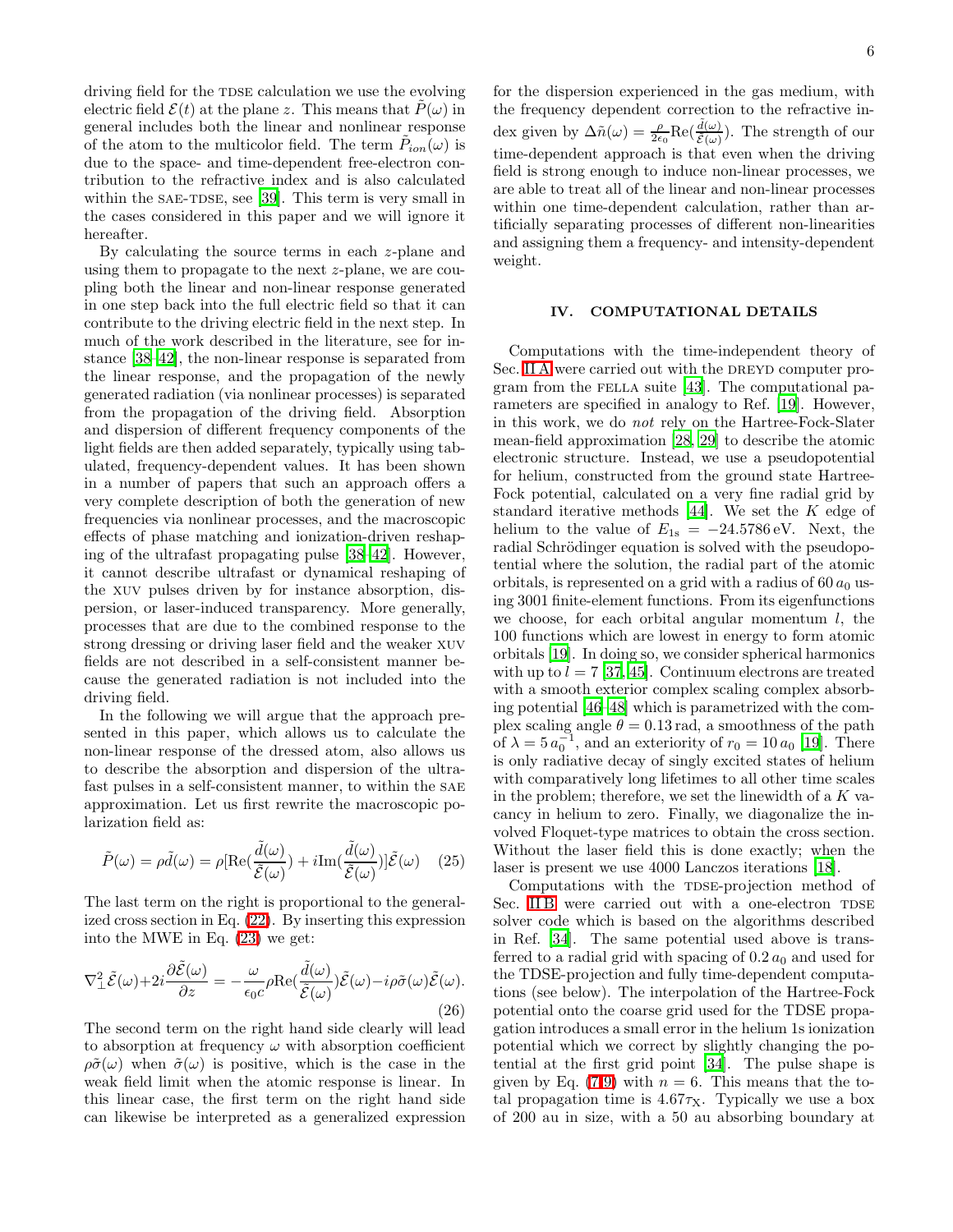the outer edge [\[34](#page-14-14)]. The maximum angular momentum and time step size are adjusted to achieve convergence. We use  $\ell_{\text{max}} = 8$  and 1500 steps per dressing laser cycle. In some cases where the xuv pulse was very long or the xuv wavelength was very close to the ionization threshold, the box size was increased to 1000 au ensure that no wave function amplitude that might reflect from the absorbing boundary could interfere with amplitude excited at a later time. We specify the bandwidth  $\Delta\omega_X$  of the XUV pulse instead of the FWHM duration  $\tau_X$  as in Eq. [\(8\)](#page-4-5). For our (approximately) Gaussian pulse, we use the timebandwidth product  $\tau_X \Delta \omega_X = 4 \ln 2$  to convert between the two quantities [\[49](#page-14-27)] with  $\Delta \omega_X = 0.05 \text{ eV}$  which corresponds to a duration of  $\tau_X = 36.5$  fs. We investigated the dependence of the absorption cross sections on the intensity of the xuv light; to a very good approximation, we find a linear relationship as should hold for a one-photon absorption process [\(1\)](#page-3-1). An xuv intensity of  $10^{10} \frac{W}{cm^2}$  is employed in Figs.1-4.

The calculations with the time-frequency method of Sec. [II C](#page-5-3) were performed with the TDSE solver described above. For the calculations in Figs. 1(b) and (c) and the inset in Fig. 2 we have used  $\ell_{\text{max}} = 8$  and approximately 4000 steps per cycle of the dressing laser field. The size of the radial grid was  $150a_0$  (using 750 points) with a 250 point absorbing boundary. The intensity envelope of the IR pulse is  $\cos^4(\beta t/\tau_{IR})$ , where  $\tau_{IR}$  is the FWHM duration of the intensity of the intensity  $\beta = 2 \arccos(0.5^{1/4})$ . The intensity envelope of the xuv is usually chosen to be the fourth power of the ir envelope (to be consistent with the xuv being a high order harmonic produced by the IR pulse). This gives a fwhm pulse duration for the xuv pulse of about half that of the ir pulse. The window function discussed in Sec. [II C](#page-5-3) is a Hann window with a FWHM duration very close to that of the IR pulse. The window function was chosen such that the long-pulse calculation in Fig. 1(b) can be compared to those in Fig. 1(a): the fwhm bandwidth of the windowed acceleration spectrum  $\tilde{a}_W(\omega)$  has the same 0.05 eV bandwidth as the TDSEprojection approach.

For the MWE-TDSE calculations in Fig. 6 we employ two time scales. One time scale defines the spectral resolution of the macroscopic, propagating, electric fields. This time scale typically extends to  $\pm 3$  times the FWHM of the longest of the IR and XUV pulses and contains approximately 5500 time points. The other time scale is used for the TDSE solution and extends only over the finite duration of the longest pulse, and typically contains 6000 points per ir laser cycle. The macroscopic length scales cover 160  $\mu$ m in the radial direction, with 200 grid points, 40 of which contain an absorber that prevents reflections from the edge of the grid, and 1 mm in the propagation direction, with 600 grid points. In the propagation direction we only evaluate the dipole moment every 20 steps, and rescale the response to the appropriate density and phase in between, see [\[39\]](#page-14-20) for details. The initial spatial distribution of both the xuv and the dressing laser beam is Gaussian. The xuv beam has a confocal parameter of

10 cm and a corresponding focal diameter of 60  $\mu$ m. The 1600 nm dressing pulse has a confocal parameter of 2 cm and a focal diameter of 140  $\mu$ m. This means that in the spatial dimension, the xuv beam is always overlapped with the IR beam. The IR beam changes only marginally during the propagation in the helium gas.

# V. RESULTS AND DISCUSSION

#### A. Single atom absorption cross sections

<span id="page-8-0"></span>The helium absorption cross section for linearly polarized xuv light, in the absence of laser light, is displayed in Fig. [1.](#page-9-0) In part (a), we compare results from DREYD  $[43]$  with results of the TDSE-projection method [Eq. [\(12\)](#page-5-0)]. To be able to compare these two results, we have convoluted the DREYD cross sections with a Gaussian with the same bandwidth of  $\Delta \omega_X = 0.05 \text{ eV}$  that was used in the TDSE calculation. This leads to good agreement between the two results. We note that the presence of a spectral bandwidth in both calculations means that we are only able to resolve spectral features to within 0.05 eV. The peaks at 21.1068 eV, 23.0416 eV,  $23.7162 \,\text{eV}, 24.0273 \,\text{eV}, \ldots$  stem from  $1s^2 \rightarrow 1snp$  transitions with  $n \in \{2, 3, 4, 5, \ldots\}$ . In parts (b) and (c) we show cross sections calculated using the time-frequency approach leading to Eq.  $(22)$ , around the 2p and the 6p and 7p states. These calculations were done using an extremely weak 764 nm ir pulse and harmonics 13 (b) or 15 (c) of the ir frequency [\[54](#page-14-28)]. Harmonic 13 is resonant with the  $2p$  state and harmonic 15 is in between the  $6p$ and the  $7p$  states. We show the results of using three different xuv pulse durations (30 fs, 15 fs, and 7.5 fs). The ir pulse has twice the duration of the xuv pulse and an intensity of  $10^8 \frac{W}{cm^2}$  (low enough that it does not influence the cross sections). The 30 fs calculation leads to a 0.05 eV bandwidth of the dipole moment around the 2p state, after applying the time-domain window function discussed in Sec. [IV.](#page-7-0) The calculated cross section is in reasonably good agreement with the results in (a). The shorter xuv pulses lead to broader absorption cross sections. For the 15 fs XUV pulse the  $6p$  and  $7p$  states can still be distinguished as separate features in the absorption spectrum. Using 7.5 fs xuv pulse the cross section can be calculated over a much larger frequency range, spanning both below and above the ionization threshold, and as a consequence one can no longer distinguish the  $6p$  and  $7p$  states. The value of the cross section in this calculation is in good agreement with the value in Henke et al. [\[50](#page-14-29)] of 7.5 Mbarn just above threshold, as we expect when using pulses that span the ionization threshold.

In Fig. [2](#page-9-1) we show how the xuv cross section changes when the helium atom is exposed to an infrared laser field with an intensity of 10<sup>12</sup>  $\frac{W}{cm^2}$  and a wavelength of ~ 800 nm. The main figure again compares the results from DREYD  $[43]$  and the TDSE-projection method (which have again both been calculated/convoluted with a 0.05 eV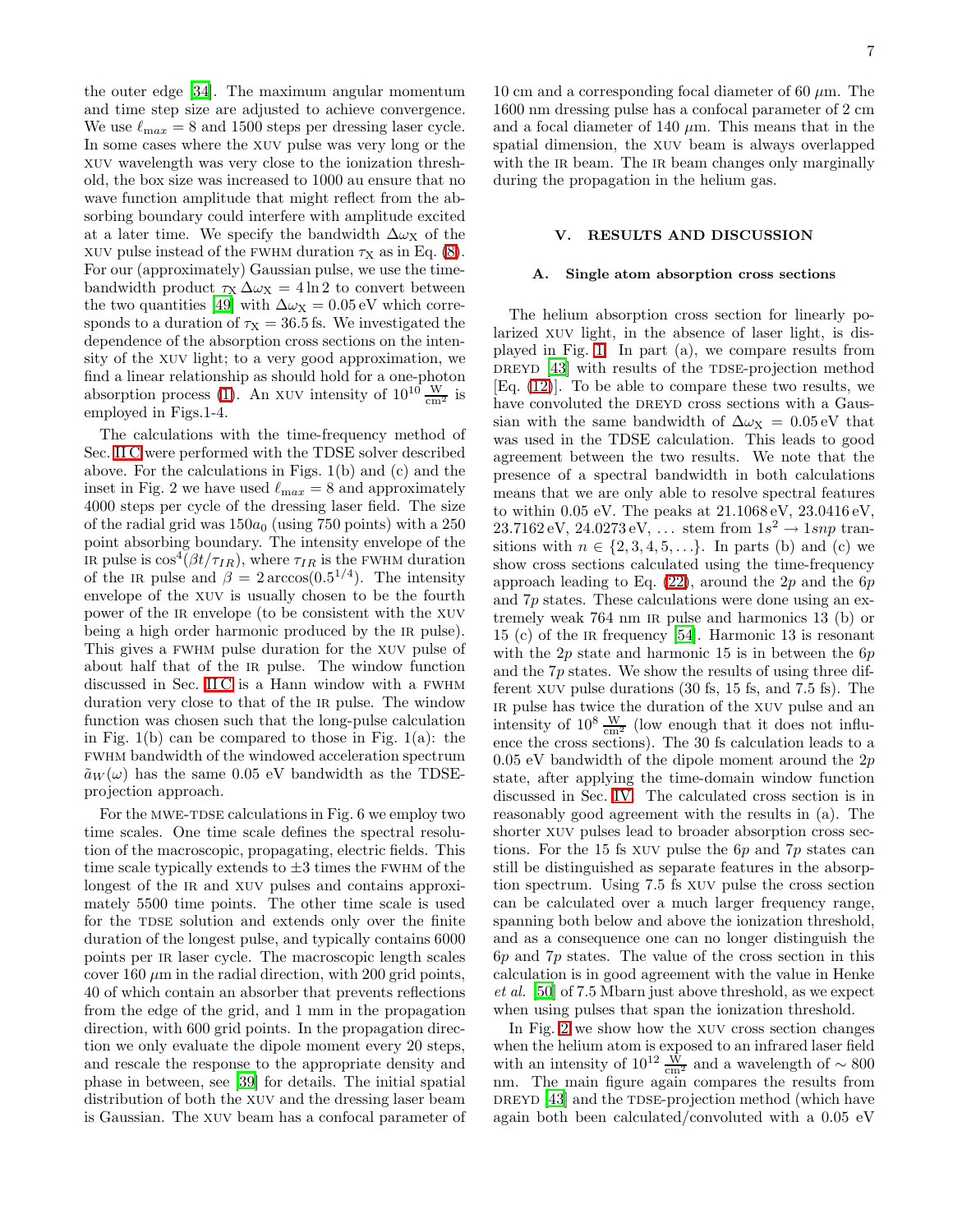

<span id="page-9-0"></span>FIG. 1: (Color online) The xuv absorption cross section of a helium atom. (a) The dashed red lines were obtained with DREYD  $[43]$  $[43]$  the solid black lines were obtained using the TDSEprojection method. (b) and (c) show close-ups of the cross section around the  $2p$  (b),  $6p$ , and  $7p$  (c) states calculated with the time-frequency method [Eq. [\(22\]](#page-6-1) for different xuv pulse durations. The results obtained using 30 fs, 15 fs, and 7.5 fs xuvpulses are shown in black (circles), red (squares), and green (open diamonds), respectively.

bandwidth), and they are found to be in good agreement over a broad energy range.

The absorption of the dressed atom in Fig. [2](#page-9-1) changes significantly from the undressed case, although many of the field-free resonances can still be recognized. The peak due to the 2p state has broadened and shifted to lower energy, whereas the higher np peaks are shifted to higher energies. In addition, several new absorbing features have appeared between 21 eV and 22 eV. The inset in Fig. [2](#page-9-1) shows cross sections for the dressed helium atom calculated using the time-frequency approach of Eq. [\(22\)](#page-6-1), for an XUV pulse duration of 7.5 fs. The 764 nm IR pulse duration is 15 fs and the IR peak intensity varies between  $10^8 \frac{\text{W}}{\text{cm}^2}$  (undressed, as shown in Fig. [1\(](#page-9-0)b)) and  $10^{12} \frac{\text{W}}{\text{cm}^2}$ . The inset details the shift and broadening of the 2p resonance as the dressing laser intensity is increased. We have chosen to use the 7.5 fs xuv pulses for these calculations in order to be able to cover the shift of the 2p resonance within the bandwidth that can be addressed within Eq.  $(22)$ .

The extra peaks in the 800 nm dressed-atom cross section shown in Fig. [2](#page-9-1) result from complex multiphoton effects and do not have a straight forward interpretation. Other dressing-laser wavelengths offer more insight into the non-linear optics driven by the two-color field. We first show two figures exploring the impact of the dressing laser wavelength on the xuv absorption cross section. The wavelengths we have used are listed in Table [I](#page-9-2) together with the corresponding photon energies. All of these wavelengths can be produced from standard



<span id="page-9-1"></span>FIG. 2: (Color online) The xuv absorption cross section of a helium atom dressed by an intense 800 nm ir laser pulse with a peak intensity of  $10^{12} \frac{W}{cm^2}$ . The dashed red lines were obtained with DREYD  $[43]$  $[43]$ ; the cross section obtained from the TDSE-projection is plotted with dashed black lines. The inset shows the cross section calculated using Eq. [\(22\)](#page-6-1), using an xuv pulse duration of 7.5 fs (xuv pulse duration 7.5 fs), and an 764 nm ir pulse with a duration of 15 fs and a peak intensity of  $10^8 \frac{\text{W}}{\text{cm}^2}$  (solid black curve),  $10^{11} \frac{\text{W}}{\text{cm}^2}$  (dashed red),  $5 \times 10^{11} \frac{\text{w}}{\text{cm}^2}$  (dot-dashed green), or  $10^{12} \frac{\text{w}}{\text{cm}^2}$  (dotted blue), respectively.

| Wavelength [nm] 400 500 620 800 1400 1600 2000        |  |  |  |  |
|-------------------------------------------------------|--|--|--|--|
| Photon energy [eV] 3.10 2.48 2.00 1.55 0.89 0.78 0.62 |  |  |  |  |

<span id="page-9-2"></span>TABLE I: Correspondance between wavelenght and photon energy for the involved laser light.

Ti:Sapphire high power, short pulse laser systems via frequency mixing in nonlinear materials.

The laser-dressed xuv absorption cross section, calculated using the TDSE-projection method are displayed in Figs. [2,](#page-9-1) [3,](#page-10-0) and [4](#page-10-1) for several laser wavelengths at an intensity of  $10^{12} \frac{W}{cm^2}$ . For 400 nm and 500 nm light, we see only a moderate impact of the laser dressing. The impact is mostly on the 2p state, as the largest dipole coupling exists to other close-by Rydberg states. 620 nm and 800 nm light exhibit complex multiphoton effects which manifest in complicated multi-peak structures in the cross sections. The dressing pulses with longer wavelengths all induce systematic behavior. In all three cases, the single  $1s^2 \rightarrow 1s2p$  transition in Fig. [1\(](#page-9-0)a) (without dressing) is split into two lines by the laser in Fig. [3;](#page-10-0) the transitions from the 1s orbital into higher Rydberg orbitals are replaced by a continuous, weak absorption feature.

We would like to elucidate the origin of the doublepeak feature around 21 eV in the long-wavelength series shown in Fig. [4.](#page-10-1) It is much simpler than the corresponding feature for the wavelengths in Figs. [2](#page-9-1) and [3.](#page-10-0) To this end, we make a Λ-type model for helium which is shown in Fig. [5.](#page-10-2) It comprises the ground state of helium and the  $1s^{-1}2p$ ,  $1s^{-1}2s$  excited states. The laser photon energy is denoted by  $\omega_L$  whereas  $\Gamma_{1s^{-1}2s}$  and  $\Gamma_{1s^{-1}2p}$ are parameters for the laser-induced decay widths of the respective excited states. The overall agreement of the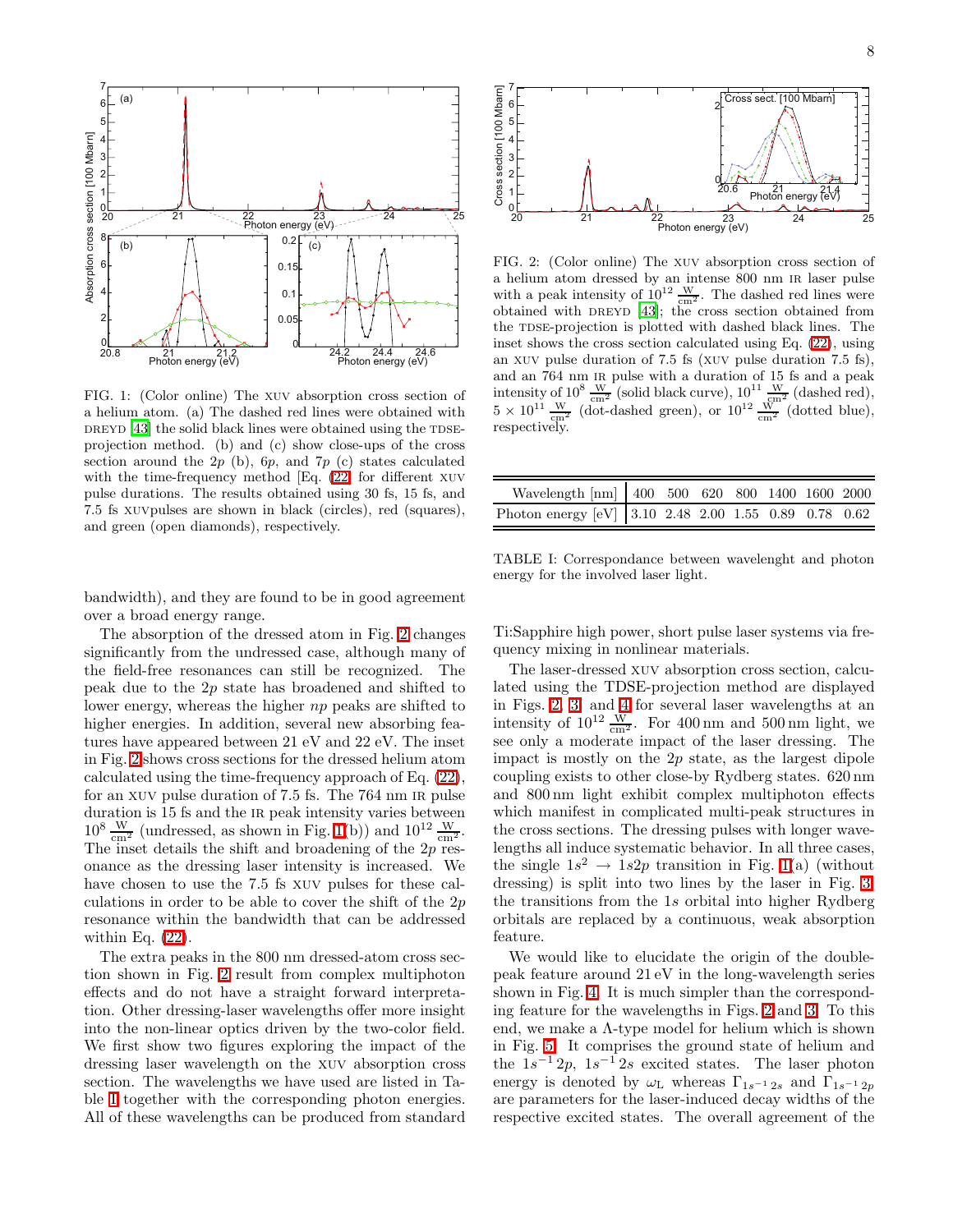



<span id="page-10-0"></span>FIG. 3: (Color online) Laser-dressed xuv absorption cross section of helium for 400, 500, and 620 nm laser wavelengths at a laser intensity of  $10^{12} \frac{W}{cm^2}$ .



<span id="page-10-1"></span>FIG. 4: (Color online) Laser-dressed xuv absorption cross section of helium for 1400, 1600, and 2000 nm laser wave-<br>lengths at a laser intensity of  $10^{12} \frac{W}{cm^2}$  (red solid curves). The results of the simple three-level model of Fig. [5](#page-10-2) are indicated by the dashed black curves for  $\Gamma_{1s^{-1}2p} = 0.1 \text{ eV}$  and  $\Gamma_{1s^{-1} 2s} = 0.05 \,\text{eV}.$ 

model curves with the ab initio data in Fig. [4](#page-10-1) is satisfactory. The reason for the success of the three-level model is—as in Ref. [\[7](#page-13-7)]—the fact that the splitting between the 2s and 2p Rydberg orbitals in helium is 0.84 eV, i.e., the laser is almost in resonance with this transition, within the laser-induced line widths, for midinfrared wavelengths [Table [I\]](#page-9-2). Furthermore, the other levels of helium couple only weakly.

The Λ-type model explains the double peaked struc-ture in Fig. [4](#page-10-1) in terms of a splitting of the  $1s^{-1}$  2p and 1s <sup>−</sup><sup>1</sup> 2s states into an Autler-Townes doublet. This fea-



<span id="page-10-2"></span>FIG. 5: (Color online) Λ-type three-level model for helium. The laser photon energy is  $\omega_{L}$  and the XUV photon energy is  $\omega_X$ . The laser-induced decay widths of the  $1s^{-1}$  2p and  $1s^{-1}$  2s excited states are denoted by  $\Gamma_{1s^{-1}2p}$  and  $\Gamma_{1s^{-1}2s}$ , respectively.

ture raises the possibility that the dressing laser could be used to induce transparency to the xuv radiation tuned to the  $1s^2 \rightarrow 1s2p$  transition. A similar mechanism was found for the suppression of resonant absorption of x rays in neon [\[7](#page-13-7), [15](#page-13-10)[–17\]](#page-13-11), argon [\[18](#page-14-0)], and krypton [\[19](#page-14-1)] atoms and called  $EIT$  for x rays [\[7\]](#page-13-7). In the next section we study the analogous effect in helium.

## B. xuv pulse shaping in a macroscopic medium

In this section we present an application of the timefrequency approach to absorption in a macroscopic nonlinear medium. We study how the laser induced transparency discussed above may be used to temporally control the xuv pulse shape in a helium gas, in analogy with the  $EIT$  for x-rays discussed in [\[18](#page-14-0)]. In that x-ray study, the absorption was exclusively described in terms of an intensity-dependent absorption cross section, which then in turn enforces a one-to-one mapping of the absorption to time through the intensity. This does not allow for truly dynamical effects. In addition, the intensities we explore here are much lower that those used in the x-ray study, which means that ionization of the Rydberg states does not play a large role.

We calculate the electric field of a combined two-color xuv-ir pulse after propagation through a 1 mm long helium gas jet with a density of  $1.5 \times 10^{17}$  cm<sup>-3</sup> (6 mbar at room temperature). We solve the coupled MWE-TDSE in the form of Eq. [\(23\)](#page-6-3) as described in section [III,](#page-6-0) see also [\[39\]](#page-14-20). The initial xuv pulse has a wavelength of 58.7 nm (21.1 eV, resonant with the  $1s^2 \rightarrow 1s2p$  transition), a pulse duration of 61 fs and a peak intensity of  $10^7$  W/cm<sup>2</sup>. The 1600 nm dressing pulse has a peak intensity of  $10^{12}$  W/cm<sup>2</sup>. We have used different IR pulse durations between 122 fs and 11 fs. We have checked that the reshaping discussed below is no different when we use a higher XUV intensity of  $10^{10}$  W/cm<sup>2</sup>.

Fig. [6](#page-11-0) shows the radially integrated spectrum (a) and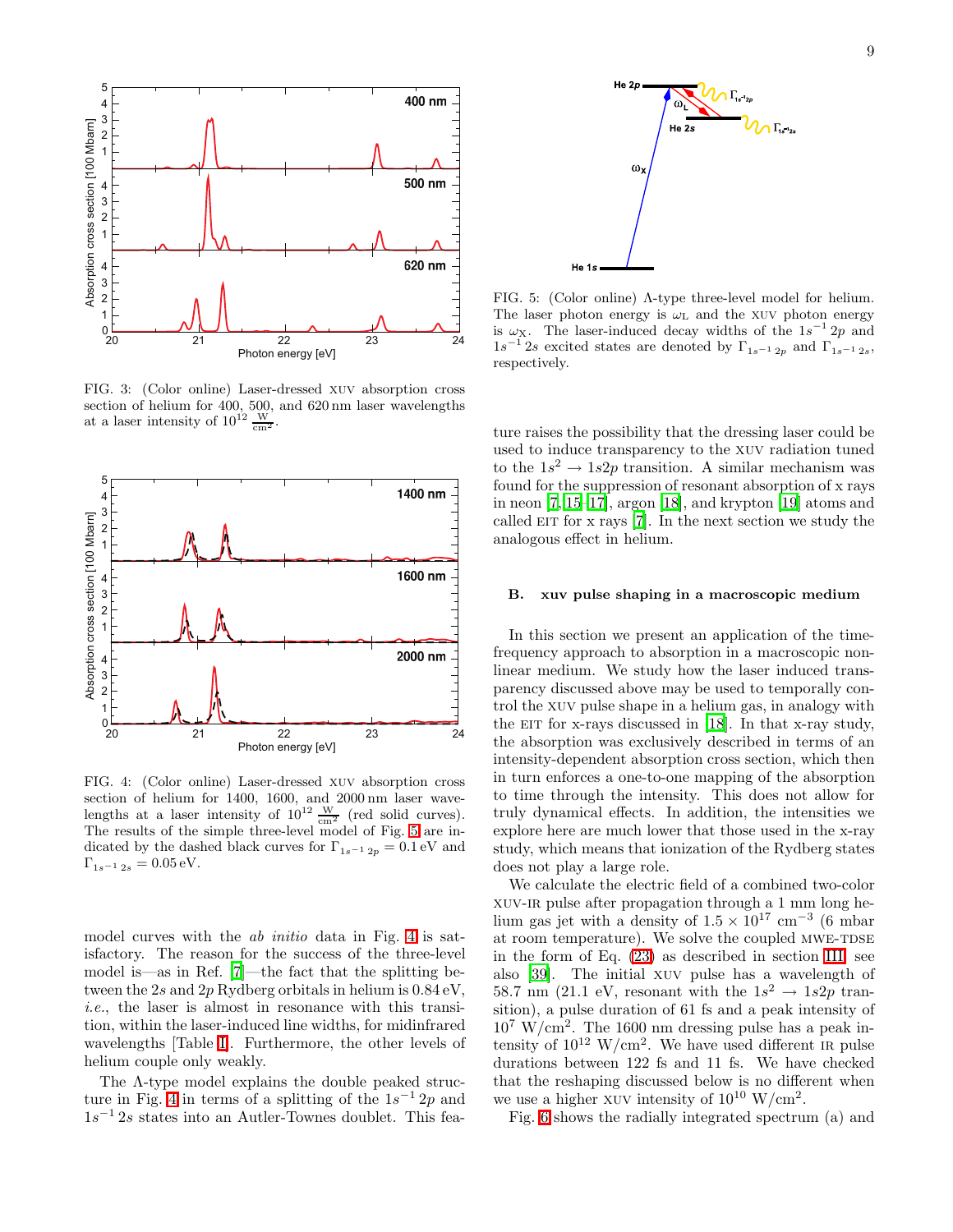

<span id="page-11-0"></span>FIG. 6: (Color online). ir-assisted xuv absorption in 1 mm long macroscopic helium gas with a density of  $4 \times 10^{16}$  cm<sup>-3</sup>. The initial 61 fs xuv pulse is resonant with the 2p state of the undressed helium atom. We show the xuv spectrum in (a) and time profile in (b), both before (solid lines) and after propagation. Final profiles at the end of the un-dressed medium are shown with dotted red lines, final profiles at the end of the medium dressed by an 11 fs, 1600 nm ir pulse with a peak intensity of  $10^{12}$  W/cm<sup>2</sup> are shown with dashed blue lines. In (b) we also show the final time profile when the intensity of the dressing pulse is  $2 \times 10^{12}$  W/cm<sup>2</sup> (thin green line).

time profile (b) of the xuv pulse before and after propagation through the helium gas. When the atoms are undressed the xuv radiation is strongly depleted via the resonant absorption, as is shown by the dotted red lines [\[55\]](#page-14-30). The absorption length at this atomic density is less than 0.1 mm. During the first few absorption lengths the xuv yield decreases exponentially. The large dispersion across the resonance, and to a lesser extent the frequency dependence of the absorption cross section, subsequently leads to reshaping of the depleted beam upon further propagation in the gas. This causes the doublepeaked shape of the spectrum emerging at the end of the medium. The time profile of the final xuv field is correspondingly irregular, as seen by the red dotted line in Fig.  $6(b)$ .

We then apply a 1600 nm,  $10^{12}$  W/cm<sup>2</sup> dressing pulse which is much longer than the XUV pulse (123 fs vs 61 fs). This means that the xuv pulse encounters a sample of strongly dressed atoms which are no longer resonant with the xuv energy, see Fig. 4, and the gas is therefore transparent to the xuv light. The spectrum of the final xuv pulse is nearly indistinguishable from the initial spectrum and is not shown in Fig.  $6(a)$ . The final XUV pulse shape is also nearly identical to the initial pulse shape except for a 1.6 fs delay caused by the different group velocities of the ir and the xuv pulses (also not shown in the figure).

Next, we apply an 11 fs dressing IR pulse which is substantially shorter than the xuv pulse. This means that the dressing pulse turns on and off within the fwhm duration of the xuv pulse, thereby strongly coupling the 2s and 2p states in a dynamical manner. The final spectral and temporal xuv profiles at the end of the medium are shown with dashed blue lines in Fig. [6\(](#page-11-0)a) and (b). The xuv time profile at the end of the medium is dominated by an approximately 10 fs pulse, superimposed on a much weaker longer pulse, and the corresponding xuv spectrum has broad shoulders at frequencies substantially beyond the initial xuv bandwidth. We note that the final xuv pulse is not symmetric around time zero and that in particular, the short sub-pulse is delayed by approximately 4 fs from the center of the dressing ir pulse. We attribute this to the complicated absorption and emission dynamics driven by the two-color pulse as explored in more detail next.

The time-dependent acceleration driven by the initial two-color pulse is shown in Fig. [7,](#page-12-1) solid black line. We are showing the envelope of the acceleration to avoid the fast oscillations at the resonance frequency. On the rising edge of the XUV pulse, before the IR pulse turns on, this acceleration represents the absorption of the xuv light via population transfer to the 2p state. This means that when the IR pulse arrives there is already population in the 2p state which will couple strongly to the 2s state. This causes the suppression of the acceleration which starts around  $t = -5$  fs. The acceleration then has a revival around 4 fs before it is suppressed again. By calculating the generalized cross sections of Eq. [\(22\)](#page-6-1) separately for the peaks around  $t = -9$  fs and around  $t = +4$  fs, we find that they have opposite signs. This means that whereas the dipole response early in the pulse and up until  $t \approx -5$  fs is due to the absorption of the XUV light, the peak in Fig. [7](#page-12-1) around  $t = +4$  fs corresponds to emission of xuv radiation. We interpret this behavior as coming from Rabi-like oscillations of the excited state population between the 2s and the 2p states, driven by the IR field. The emission happens when the population returns to the 2p state while the strong IR field is still on. This interpretation would predict that at higher IR intensity the Rabi cycling should be faster. We indeed find that if we increase the IR intensity to  $3 \times 10^{12}$  W/cm<sup>2</sup>, the time-dependent acceleration has two revivals within the IR pulse duration, both corresponding to emission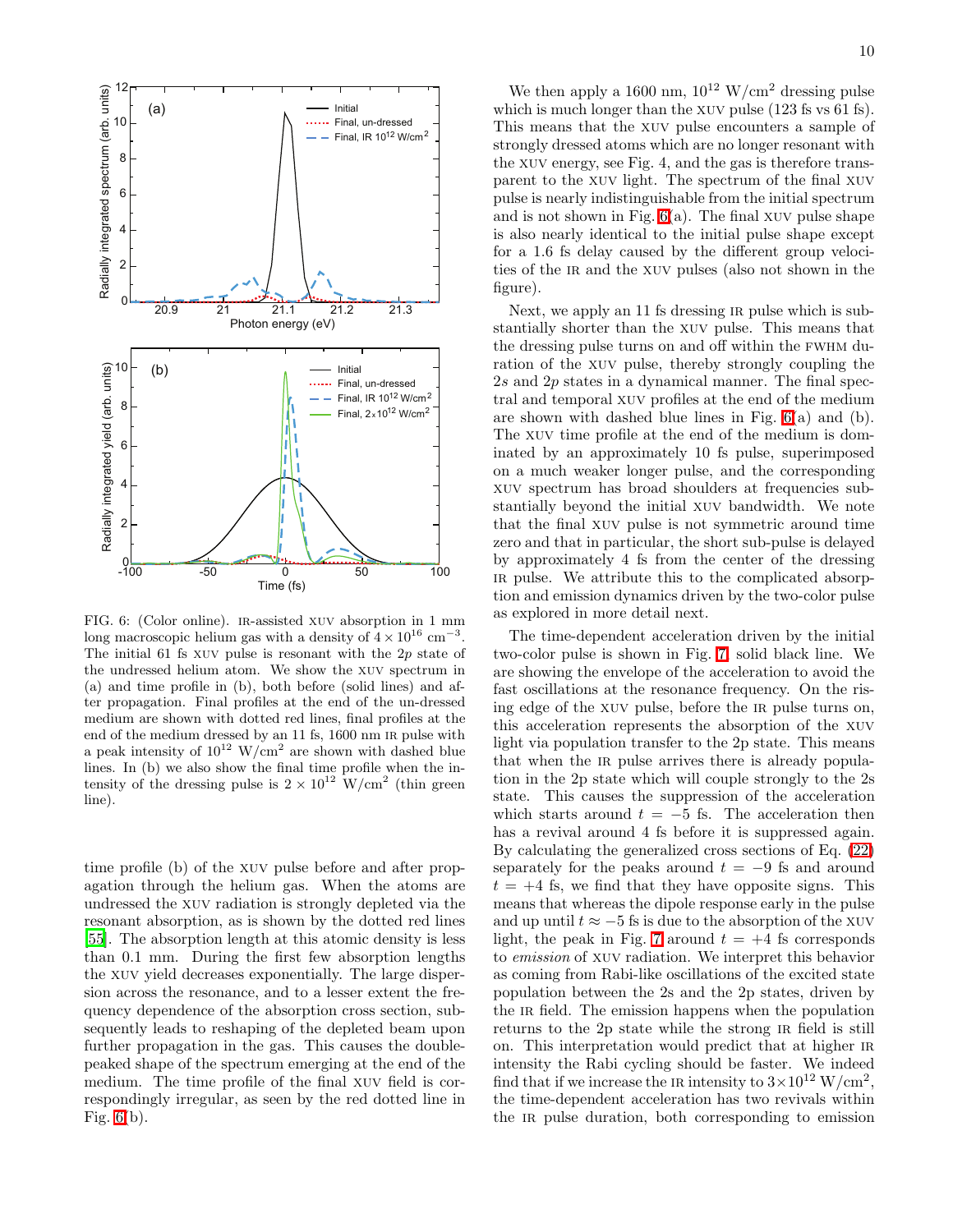

<span id="page-12-1"></span>FIG. 7: (Color online). Single atom time-dependent acceleration driven by the initial xuv-ir pulse in Fig. [6.](#page-11-0) The duration of the two pulses are 61 fs and 11 fs, respectively, and the xuv intensity is  $10^7$  W/cm<sup>2</sup>. In solid black line we show the result of using an IR intensity of  $1 \times 10^{12}$  W/cm<sup>2</sup>, in dashed red line the IR intensity is  $3 \times 10^{12}$  W/cm<sup>2</sup>.

(dashed red line in Fig. [7\)](#page-12-1). The Rabi oscillation period for resonant population transfer between the 2s and the 2p states is approximately 10 fs (6 fs) for a constant intensity of  $1 \times 10^{12} \text{ W/cm}^2 (3 \times 10^{12} \text{ W/cm}^2)$ . This is in good agreement with the time scale of the oscillations in the acceleration seen in Fig. 7, especially considering that the intensity is changing rapidly between  $t = -10$  fs and  $t = 10$  fs.

Finally, returning to Fig. [6\(](#page-11-0)b) and the xuv pulse that emerges from the helium gas dressed by the 11 fs IR pulse, we can now attribute the delay of the short xuv pulse to the excited state dynamics in the strongly dressed atomic gas. Fig. [8](#page-12-2) shows the evolution of the xuv time profile shown in Fig. [6,](#page-11-0) as a function of propagation distance. The complicated atomic response shown in Fig. [7,](#page-12-1) which includes absorption at early times and emission around  $t = 4$  fs, is reflected in the propagating XUV electric field. After the first few hundred microns of propagation the xuv time profile has been substantially depleted on the rising edge and is dominated by a much shorter pulse peaking shortly after  $t = 0$ . We note that this in turn will change the atomic response from that plotted in Fig. [7](#page-12-1) since the dressing IR pulse and the XUV pulse are then more comparable in duration.

### VI. CONCLUSION

<span id="page-12-0"></span>In this paper, we have investigated the response of laser-dressed helium atoms to xuv radiation, within the sae approximation. In particular, we have focused on the calculation of absorption cross sections and their application to absorption in a macroscopic medium.

First, we introduced a time-independent method based on NHPT. The interaction with the XUV light was treated in terms of a one-photon process while a Floquet-like approximation was used to describe the impact of the dress-



<span id="page-12-2"></span>FIG. 8: (Color online). Evolution of xuv time profile during propagation through the macroscopic helium gas. The time profiles at different propagation distances have been displaced vertically, starting with  $z = 0$  at the bottom to  $z = 1.0$  mm at the top, in increments of  $\Delta z = 0.01$  mm.

ing laser. Second, we devised a time-dependent method to compute the cross section with using a direct integration of the TDSE and projection of the final wave packet onto the initial atomic state. We showed that the projection-based approach, which was implemented using finite pulses, yields the same results compared with the time-independent results. Third, we presented a versatile time-frequency approach to evaluating an atomic response function which can be used even when the dressing laser pulse is so short that it introduces transient effects, or in cases where the atom exchanges energy with multiple frequency components of the multi-color light field. We showed that this method, when used to calculate linear absorption cross sections, agrees with the first two. Finally, we showed that this third approach can be implemented in a combined MWE-TDSE solver to describe absorption and ultrafast pulse reshaping in a macroscopic medium.

We used the TSDE-projection method to investigate the dependence of the xuv absorption cross section on the wavelength of the laser dressing at  $10^{12} \frac{W}{cm^2}$  laser intensity. We found complex multiphoton physics for 800 nm light and shorter wavelengths. For longer, midinfrared wavelengths, however, we showed that the impact of the laser dressing in the  $1s \rightarrow 2p$  transition in helium can be described in terms of a Λ-type three-level model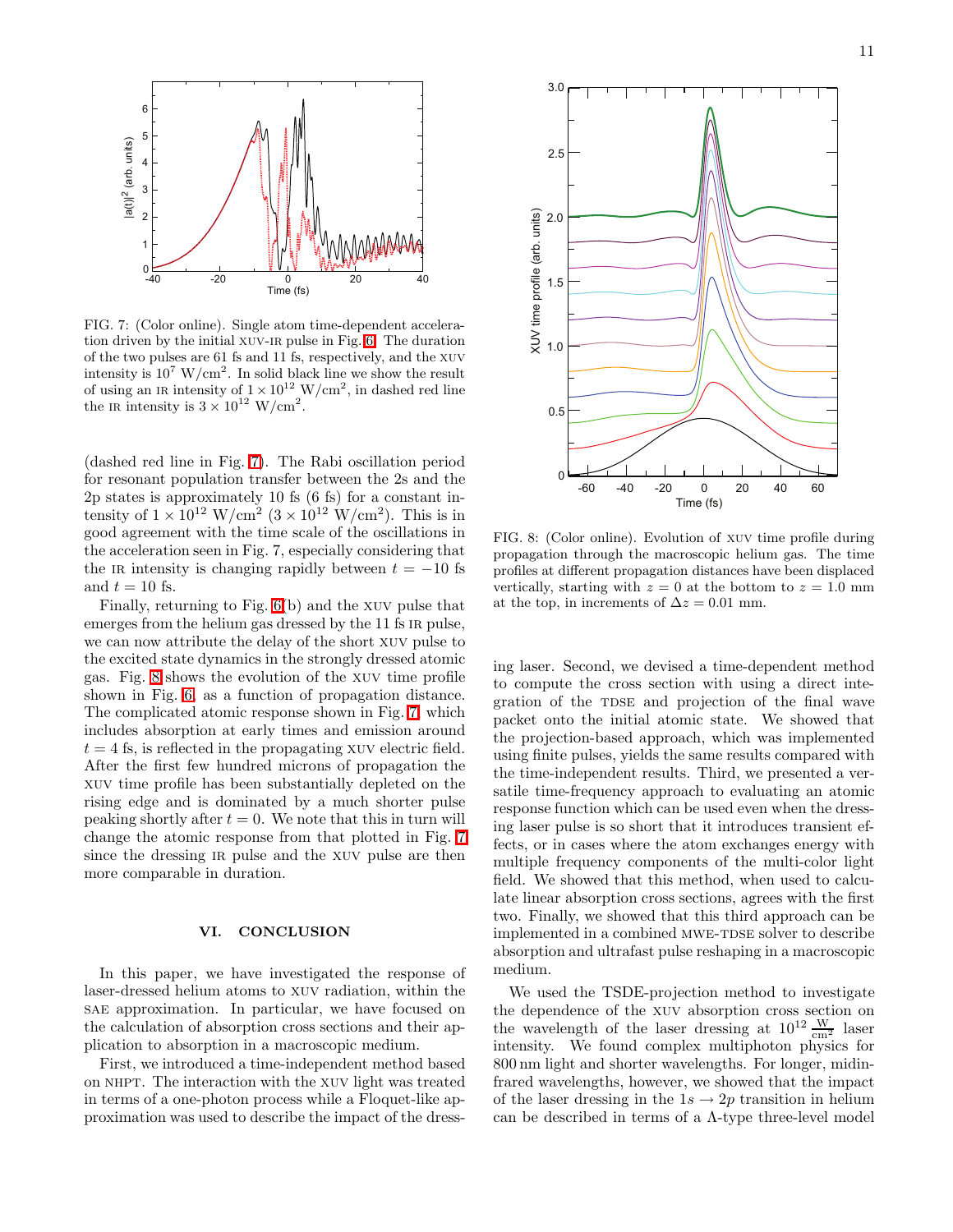previously used to describe EIT for x-rays [\[7\]](#page-13-7). As in the earlier study, the transparency in helium is caused predominantly by Autler-Townes splitting brought about by the strong one photon coupling induced by the dressing laser, in this case between the  $2p$  and  $2s$  states. We investigated the macroscopic reshaping of an ultrafast xuv pulse resonant with this transition, for the case when the transparency is induced by an ir pulse which is substantially shorter than the xuv pulse. This means that the absorption properties of the helium atom change dynamically during its interaction with the xuv light. We found rich temporal reshaping dynamics in which the atoms both absorb and subsequently emit the xuv radiation in a process strongly influenced by Rabi oscillations between the 2s and 2p states. This leads to an XUV pulse emerging from the macroscopic medium which has been shortened from 60 fs to 10 fs and whose peak intensity has increased by approximately a factor of two. The increase in the peak intensity, which results from the coherent population pumped into the 2p state before the dressing pulse arrives, is a truly dynamical effect which cannot be described in terms of a single absorption cross section only.

Our results open up several possibilities for future research on ultrafast quantum optics. The control of xuv absorption by laser dressing of helium enables, for example, the possibility for post-generation ultrafast shaping of xuv pulses [\[7\]](#page-13-7). And although we have confined ourselves in this work to the case of one xuv field with a dressing laser, it is a straightforward extension of the method to treat multiple xuv frequencies some of which some could be resonant with dressed atomic tran-

- <span id="page-13-0"></span>[1] P. Johnsson, J. Mauritsson, T. Remetter, A. L'Huillier, and K. J. Schafer, Phys. Rev. Lett. 99, 233001 (2007).
- <span id="page-13-6"></span>[2] T. E. Glover, M. P. Hertlein, S. H. Southworth, T. K. Allison, J. van Tilborg, E. P. Kanter, B. Krässig, H. R. Varma, B. Rude, R. Santra, et al., Nature Phys. 6, 69  $(2009)$ .
- <span id="page-13-13"></span>[3] P. Ranitovic, X. M. Tong, B. Gramkow, S. De, B. De-Paola, K. P. Singh, W. Cao, M. Magrakvelidze, D. Ray, I. Bocharova, et al., New Journal of Physics 12, 013008 (2010).
- [4] E. Goulielmakis, Z.-H. Loh, A. Wirth, R. Santra, N. Rohringer, V. S. Yakovlev, S. Zherebtsov, T. Pfeifer, A. M. Azzeer, M. F. Kling, et al., Nature 466, 739 (2010).
- <span id="page-13-1"></span>[5] J. Mauritsson, T. Remetter, M. Swoboda, K. Kluender, A. L'Huillier, K. J. Schafer, O. Ghafur, F. Kelkensberg, W. Siu, P. Johnsson, et al., Physical Review Letters 105, 053001 (2010).
- <span id="page-13-2"></span>[6] M. Wickenhauser, J. Burgdörfer, F. Krausz, and M. Drescher, Phys. Rev. Lett. 94, 023002 (2005).
- <span id="page-13-7"></span>[7] C. Buth, R. Santra, and L. Young, Phys. Rev. Lett. 98, 253001 (2007), [arXiv:0705.3615.](http://arxiv.org/abs/0705.3615)
- <span id="page-13-3"></span>[8] T. Pfeifer, M. J. Abel, P. M. Nagel, A. Jullien, Z.-H. Loh, M. J. Bell, D. M. Neumark, and S. R. Leone, Chemical Physics Letters 463, 11 (2008).

sitions, and the complex interferences that would result from this [\[1](#page-13-0), [3](#page-13-13)]. Also, we have used moderately strong IR fields that do not cause any excitation on their own, but the time-dependent treatment is not limited to these intensities. Using higher IR intensities will lead to generation of harmonics in the non-linear medium. Harmonics with energies below and slightly above the ionization threshold, for which absorption dynamics plays the largest role, have recently attracted a lot of attention, for instance as a source of vuv and xuv frequency combs [\[51](#page-14-31)] or as a seed for free electron lasers [\[52](#page-14-32)]. The treatment of these processes necessitates using methods we have developed in this paper, since the atomic absorption and emission properties will be changing on an ultrafast time scale.

#### Acknowledgments

This work was supported by the National Science Foundation under grant Nos. PHY-0449235 (CB and JT), PHY-0701372 (KS), and PHY-1019071 (MG). We also acknowledge support from the PULSE Institute at Stanford University (MG and KS) and from the Marie Curie International Reintegration Grant (CB) within the 7<sup>th</sup> European Community Framework Program (call identifier: FP7-PEOPLE-2010-RG, proposal No. 266551). High performance computational resources were provided by the Louisiana Optical Network Initiative, www.loni.org.

- <span id="page-13-4"></span>[9] M. Drescher, M. Hentschel, R. Kienberger, M. Uiberacker, V. S. Yakovlev, A. Scrinzi, T. Westerwalbesloh, U. Kleineberg, U. Heinzmann, and F. Krausz, Nature 419, 803 (2002).
- <span id="page-13-5"></span>[10] T. Remetter, P. Johnsson, J. Mauritsson, K. Varj, Y. Ni, F. Lépine, E. Gustafsson, M. Kling, J. Khan, R. López-Martens, et al., Nature Physics 2, 323 (2006).
- <span id="page-13-8"></span>[11] K.-J. Boller, A. Imamoğlu, and S. E. Harris, Phys. Rev. Lett. 66, 2593 (1991).
- <span id="page-13-12"></span>[12] M. Fleischhauer, A. Imamoğlu, and J. P. Marangos, Rev. Mod. Phys. 77, 633 (2005).
- [13] C. Buth and K. J. Schafer, Phys. Rev. A 80, 033410 (2009), [arXiv:0905.3756.](http://arxiv.org/abs/0905.3756)
- <span id="page-13-9"></span>[14] M. Swoboda, T. Fordell, K. Klünder, J. M. Dahlström, M. Miranda, C. Buth, K. J. Schafer, J. Mauritsson, A. L'Huillier, and M. Gisselbrecht, Phys. Rev. Lett. 104, 103003 (2010), [arXiv:1002.2550.](http://arxiv.org/abs/1002.2550)
- <span id="page-13-10"></span>[15] R. Santra, C. Buth, E. R. Peterson, R. W. Dunford, E. P. Kanter, B. Krässig, S. H. Southworth, and L. Young, J. Phys.: Conf. Ser. 88, 012052 (2007), [arXiv:0712.2556.](http://arxiv.org/abs/0712.2556)
- [16] C. Buth, R. Santra, and L. Young, Rev. Mex. Fís.  $56, 59$ (2010), [arXiv:0805.2619.](http://arxiv.org/abs/0805.2619)
- <span id="page-13-11"></span>[17] L. Young, C. Buth, R. W. Dunford, P. J. Ho, E. P. Kanter, B. Krässig, E. R. Peterson, N. Rohringer, R. Santra,